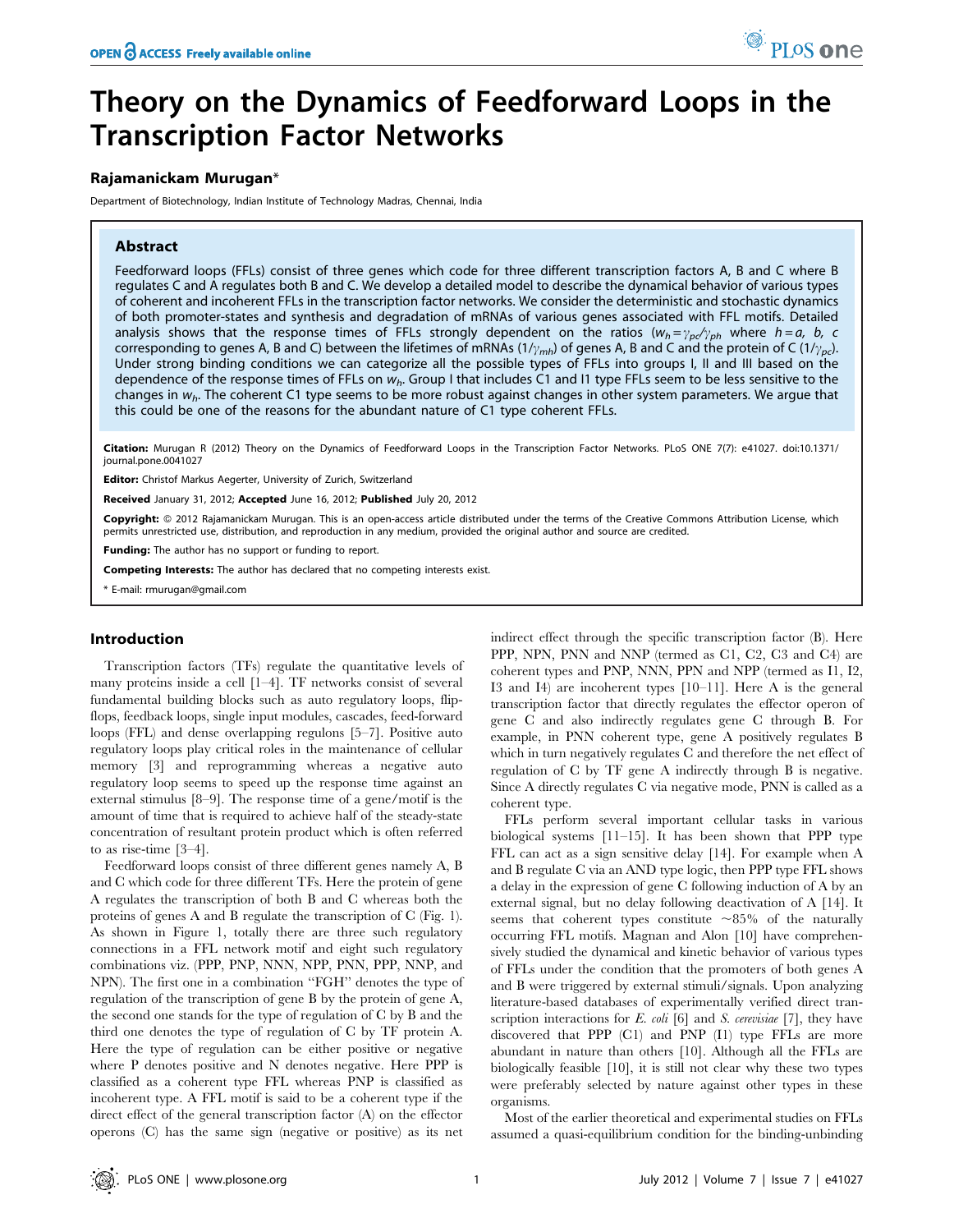

Figure 1. Various types of feedforward loops (FFLs) considerd. FFLs consist of three genes which code for three different transcription factors A, B and C where B regulates C and A regulates both B and C. There are three regulatory connections in FFLs. Since each of these regulatory connections can be either positive or negative, totally there are eight different FFLs. We use three letter codes as ''FGH'' where 'F' denotes the type of regulation of B by A and 'G' denotes the type of regulation of C by B and 'H' denotes the type of regulation of C by A. Here PPP, NPN, PNN and NNP (termed as C1, C2, C3 and C4) are coherent type and PNP, NNN, PPN and NPP (termed as I1, I2, I3 and I4) are incoherent type. When dimer of A and B regulate C through AND-logic, there are four possible FFLs as P-P, P-N, N-N and N-P. doi:10.1371/journal.pone.0041027.g001

dynamics of regulatory TF proteins at various promoters [10] and a steady-state condition for the dynamics of synthesis and degradation of mRNAs. These assumptions are valid [9] only when the timescales associated with the synthesis and degradation of TF proteins are much slower (several orders of magnitude) than the timescales associated with the binding-unbinding of regulatory TFs at the respective promoters and synthesis and degradation of mRNAs. Recently the role of mRNA stability in tuning the kinetics of gene induction has been studied in detail by Elkon et.al [16]. It seems that the rapidity of induction negatively correlates with the stability of mRNAs. Further, the dynamics of mRNAs can be approximated to be in a steady state only when the ratio  $w = \gamma_b/2$  $\gamma_m$  ( = lifetime of mRNA/lifetime of protein) is closer to zero which is not true for most of the protein coding genes [9]. Here  $\gamma_p$  and  $\gamma_m$ are the decay rate constants associated with the respective protein and mRNA. In prokaryotic systems  $w \sim 0.1$  and in eukaryotic systems such as yeast  $w$  seems to vary  $[17–19]$  approximately from 0.1 to 1 with a median of  $\sim$ 0.3. The response times associated with various TFs in a given network are strongly dependent on  $w$  of the respective genes and the rate of protein production will be in turn dependent on the response time [9]. TF regulatory networks whose response times are close to or lesser than the generation time of the cell and also less sensitive to the variation in the values of w corresponding to the component genes are more desirable. In this paper using a combination of theoretical and simulation tools we will (a) formulate a detailed model of various types of FFLs that includes the binding-unbinding dynamics of regulatory TFs at various promoters and synthesis and degradation of mRNAs, (b) investigate the effect of variation in  $w$  and other system parameters on the response times and overall dynamics of different type of FFLs using the detailed model and (c) explain why some of the FFLs are more abundant in nature than others.

# Results

#### Theoretical Formulation

Feedforward loops consist of three genes coding for transcription factors (TF) A, B and C (Fig. 1). The corresponding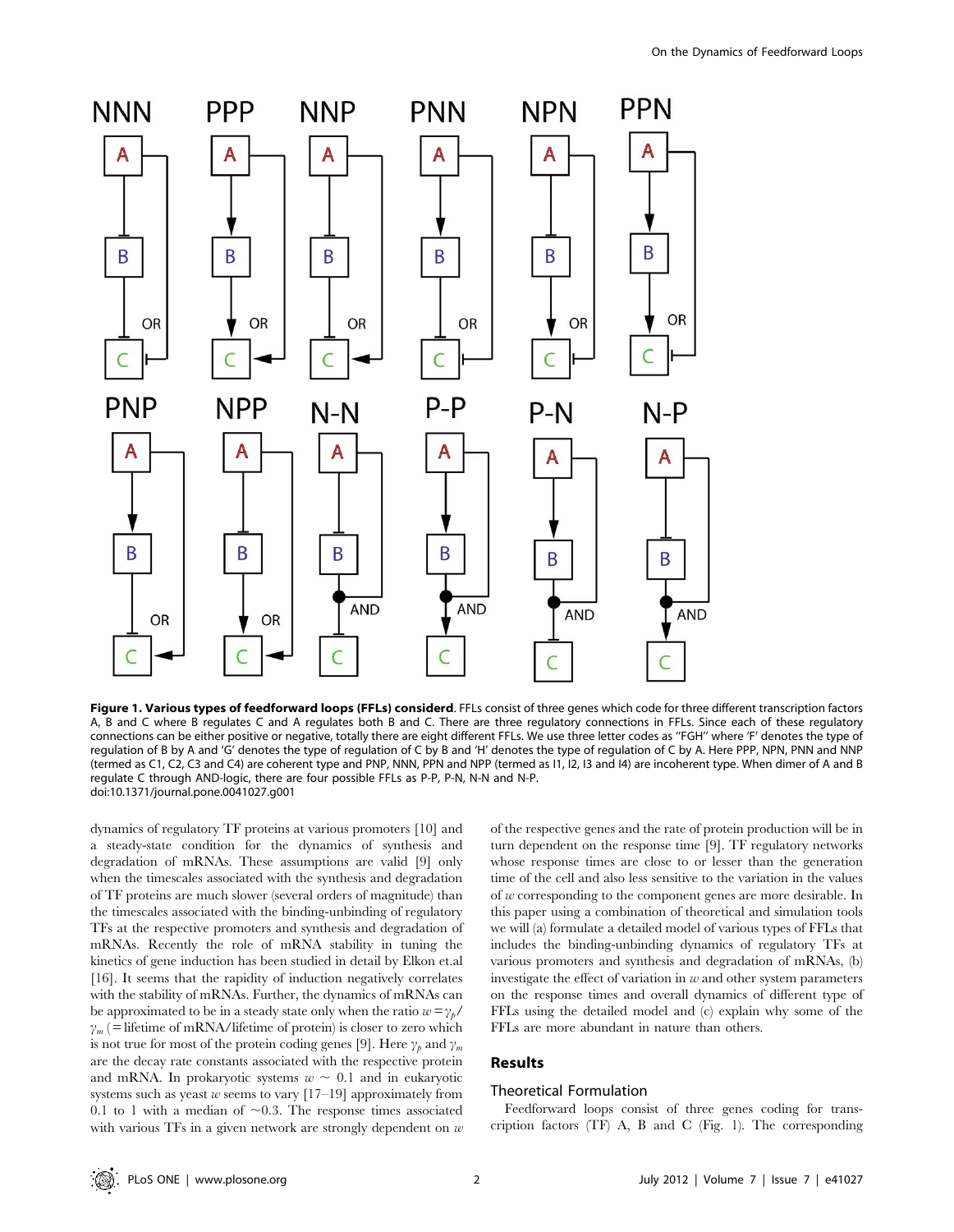concentrations of mRNAs are  $(m_a, m_b \text{ and } m_c)$  and the concentrations of the protein products are  $p_a$ ,  $p_b$  and  $p_c$  all are measured in mol/lit (M). Corresponding steady-state concentrations are denoted as  $(m_{as}, m_{bs}, m_{cs}, p_{as}, p_{bs} \text{ and } p_{cs})$ . In the absence of any regulation or when the promoters are turned-on completely, these steady state values will be  $(m_{hs} = k_{mh}/\gamma_{mh}, p_{hs} = k_{mh}k_{bh}/\gamma_{mh}\gamma_{bh}$  where subscripts  $h = a$ ,  $b$ ,  $c$  denote the TF genes A, B and C respectively). Here the transcription rate of TF gene 'h' is  $k_{mh}$  (Ms<sup>-1</sup>) and the respective translation rate is  $k_{ph}$  (s<sup>-1</sup>). The decay rate constant associated with the mRNA of gene 'h' is  $\gamma_{mh}$  (s<sup>-1</sup>) and the decay rate constant corresponding to the protein product is  $\gamma_{ph}$  (s<sup>-1</sup>). Here subscripts  $h, g = a, b, c$  respectively denote gene A, B and C. The gene associated with the transcription factor A is controlled/ triggered by external signal which may be an arbitrary time dependent pulse function (we denote this as  $\chi(t)$ ) or an exponentially decaying one. There is a cis-acting element associated with the promoter of gene B where TF protein of A can bind and hence up/down regulate the expression of B via distal action that is mediated by either tracking or looping modes [20]. There are cis-acting elements associated with promoter of C where the protein products of both genes A and B or the dimer of A–B can bind and hence can up/down regulate C respectively in a ''OR'' or ''AND'' logic mode. In an A-OR-B mode the presence of either protein A or B is enough to up/down regulate the promoter of gene C. The protein products of TF gene A and B can also up/down regulate C in a ''AND'' type logic when the dimer of protein products A–B binds with the promoter of gene C. In this case the presence of both A and B is essential for up/down regulation of gene C. There are eight numbers of regulatory combinations with A-OR-B type logic and four different combinations are possible with A-AND-B type logic (Fig. 1). The fraction occupancy of promoter of  $TF$  gene  $'h$  by the respective regulatory TF protein 'g' is denoted as  $X_{hg} \in (0, 1)$  which is the ratio  $x_{hg}/d_{hz}$  where  $x_{hg}$  is the cellular concentration of the promoter of gene 'h' that is bound with the protein of TF gene 'g' and  $d_{hz}$  is the total concentration of the promoter of gene 'h' inside the cellular volume. There are at least two types of inter-molecular interactions [22] involved in the binding of TF proteins at the corresponding *cis*-regulatory sequences namely (a) a weak nonspecific electrostatic interactions between the negatively charged backbone of DNA and the positively charged side chains of the aminoacids which are present at the DNA binding domains of TF proteins and (b) the specific hydrogen bonding interactions at the site-specifically bound DNA protein interface. The strength of electrostatic interactions will be modulated by the presence of water molecules at the DNA protein interface. In such well hydrated conditions at the DNA-protein interface, the net electrostatic interactions can be either attractive or repulsive owing to the presence of multiple electrical double layers around each charged group [22]. The free energy barrier associated with the fluctuating dynamics of TF proteins within this electrostatic field is comparable with that of the thermal free energy that in turn helps the TF proteins to freely slide along the DNA within this electrostatic capturing domain without physical dissociation [23]. Dissociation or unbinding  $(X_{hg}=0)$  of TF protein from the *cis*acting site happens when all the specific hydrogen bonds are broken and the TF protein completely escapes from this electrostatic force field or capturing domain. When the TF protein is well within the electrostatic field then depending on the net inter-molecular interactions at the DNA-protein interface we find that  $X_{hq} \in (0, 1)$ . This is reasonable since there may be a situation where the site-specific hydrogen bonding network present at the interface of cis-regulatory DNA sequence and TF is broken due to thermal induced fluctuations but the TF protein is still present

there within the electrostatic force field (partially bound condition). This partially bound promoter state is common in eukaryotic systems where a DNA loop connects the cis-acting module and promoter and holds the transcription initiation components so that they are nearby each other in three dimensional space within the electrostatic capturing domain. Further the binding-unbinding dynamics of TF protein 'g' at the promoter of TF gene 'h' will be observed as a continuous process in the timescale of the synthesis and decay of the corresponding mRNA and protein of TF gene 'h'. This means that at the timescales of synthesis and decay of mRNAs and proteins, the thermally driven local fluctuations in the occupancy of the promoters by the TF proteins well within the electrostatic capturing domain will be averaged out. Under such conditions the averaged promoter state occupancy will be equal to the thermodynamic probability of finding the promoter to be occupied by the regulatory TF protein. Upon considering all these facts, one can conclude that it is appropriate to use a continuous type probability variable (such as  $X_{hq}$ ) to denote the promoter state occupancy to account for the promoter of gene 'h' that is partially bound with the TF protein 'g' rather than a discrete Boolean type variable as described earlier [9,17–18]. The bimolecular collision rates associated with the binding of TF protein  $g'$  with the promoter of gene 'h' is denoted as  $k_{\text{gph}}$  (M<sup>-1</sup>s<sup>-1</sup>) and the corresponding off-rates of these bimolecular site-specific DNAprotein complexes are denoted as  $k_{rgb}$  (s<sup>-1</sup>).  $K_{gh} = k_{rgb}/k_{fgh}$  (M) is the overall dissociation constant corresponding to the site-specific binding of TFs at their respective cognate sites. We have summarized the parameters of our detailed model in Tables 1 and 2. Since there are several system parameters, exploration of the entire parametric hyperspace will be a complicated one. To simplify the calculations further we introduce the following scaling scheme to project the dynamical variables onto a dimensionless space.

$$
\tau = \gamma_{pc}t; M_k = m_k/m_{ks}; m_{ks} = k_{mk}/\gamma_{mk}; P_k = p_k/p_{ks};
$$
  

$$
p_{ks} = k_{mk}k_{pk}/\gamma_{mk}\gamma_{pk}; k = a,b,c
$$

Here we measure the real time  $t$  in terms of numbers of lifetimes  $(1/\gamma_{pc})$  of the protein product of gene C. When protein C is stable over several generations of the cell, then its rise-time that is required to achieve half of the steady state value will be equal to the generation time of the cell upon considering the dilution owing to the doubling of cell volume along the process of cell division [8– 9]. In such conditions one can also transform the dimensionless  $\tau$ in terms of numbers of generation times of the cell by dividing as  $\tau$ /ln2. With these definitions we can write the deterministic differential equations associated with temporal evolution of  $(M_h, P_h)$ and  $X_{hg}$  where  $h = b$ , c and  $g = a$ , b, c) of FFLs with A-OR/AND-B type regulatory logic imposed on the transcription of gene C as follows.

TF A:

$$
w_a dM_a/d\tau = \chi(\tau) - M_a
$$
  
\n
$$
\rho_a dP_a/d\tau = M_a - P_a - \sigma_{ab} (P_a (1 - X_{ba}) - \mu_{ab} X_{ba})
$$
 (1)  
\n
$$
-\sigma_{ac} (P_a (1 - X_{ca} - X_{cb}) - \mu_{ac} X_{ca})
$$

The first one in Eqs 1 describes the dynamics of mRNA associated with the TF gene A whereas the second one describes the dynamics of protein synthesis, decay and binding-unbinding of protein A with the promoters of TF genes B and C. The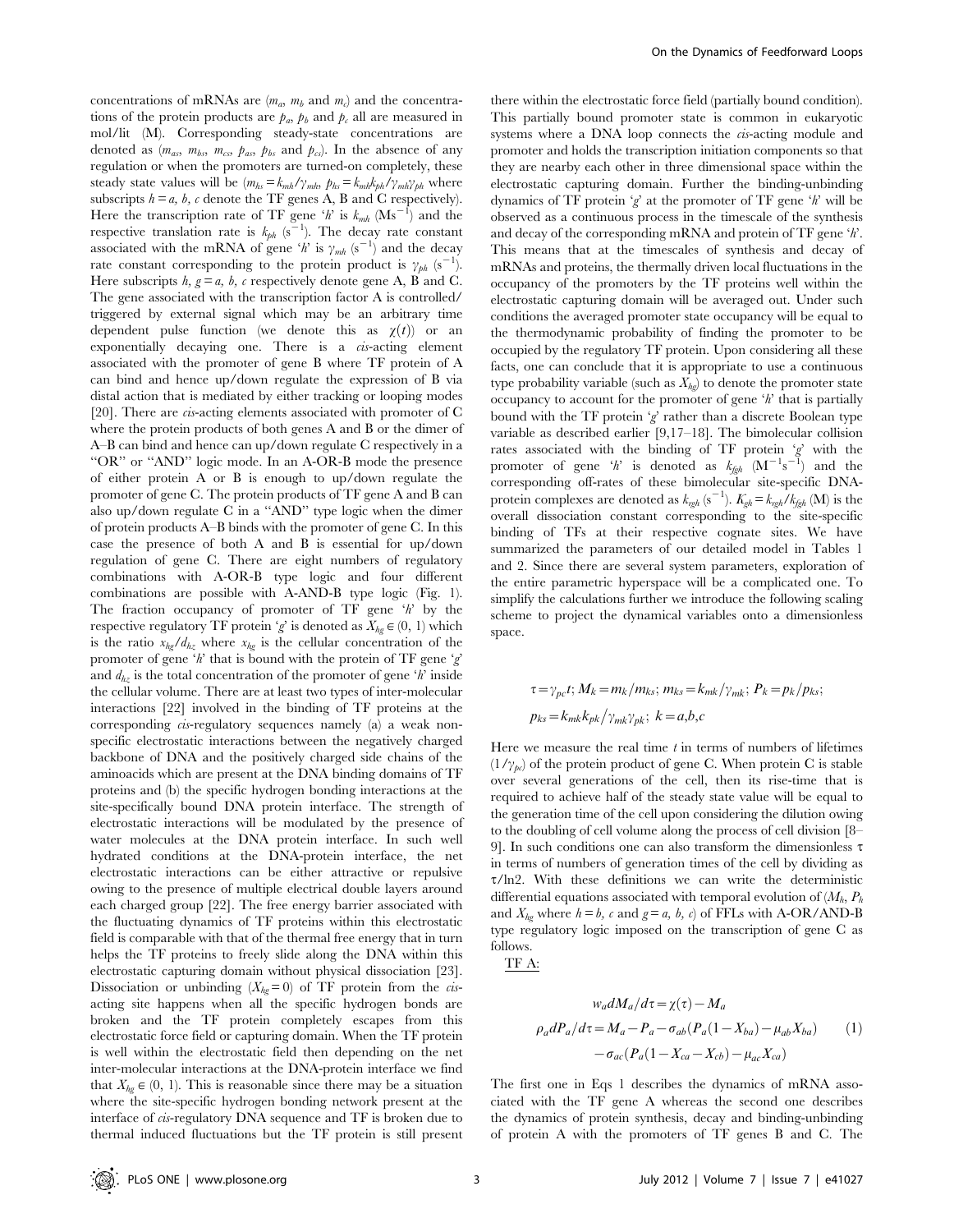Table 1. Definition of parameters used to describe the dynamics of various FFLs.

| l Parameter                        | <b>Gene A</b>             | <b>Gene B</b>                            | Gene C                    | <b>Units and remarks</b>                                  |
|------------------------------------|---------------------------|------------------------------------------|---------------------------|-----------------------------------------------------------|
| $m_k$                              | $m_a$                     | m <sub>b</sub>                           | $m_c$                     | M, conc. of mRNAs                                         |
| $p_k$                              | $p_a$                     | $p_b$                                    | $p_c$                     | M, conc. of proteins                                      |
| $k_{mk}$                           | $k_{ma}$                  | $k_{mb}$                                 | $k_{mc}$                  | $Ms^{-1}$ , transcription rate                            |
| $k_{pk}$                           | $k_{pa}$                  | $k_{pb}$                                 | $k_{pc}$                  | $s^{-1}$ , translation rate                               |
| $\gamma_{mk}$                      | $\gamma_{ma}$             | $\gamma_{ma}$                            | $\gamma_{mc}$             | $s^{-1}$ , decay rate constant for mRNAs                  |
| $\gamma_{pk}$                      | $\gamma_{pa}$             | $\gamma_{pb}$                            | $\gamma_{pc}$             | $s^{-1}$ , decay rate constants for proteins              |
| $m_{ks}$                           | $k_{ma}\gamma_{ma}$       | $k_{ma}\gamma_{ma}$                      | $k_{ma}\gamma_{ma}$       | M, steady state values of mRNAs in<br>unregulated case    |
| $p_{ks}$                           | $k_{pa}$ $k_{ma}$ //pa/ma | $k_{pa}$ $k_{ma}/\gamma_{pa}\gamma_{ma}$ | $k_{pa}$ $k_{ma}$ //pa/ma | M, steady state values of proteins in<br>unregulated case |
| $M_k = m_k/m_{ks}$                 | $m_a/m_{as}$              | $m_{\alpha}/m_{as}$                      | $m_c/m_{cs}$              | dimensionless                                             |
| $P_{k} = p_{k}/p_{ks}$             | $p_a/p_{as}$              | $p_b$ $p_{bs}$                           | $p_a/p_{cs}$              | dimensionless                                             |
| $W_k = \gamma_{pc}/\gamma_{mk}$    | $\gamma_{pc}/\gamma_{ma}$ | $\gamma_{pc}$ $\gamma_{mb}$              | $\gamma_{pe}/\gamma_{mc}$ | dimensionless                                             |
| $\rho_k = \gamma_{pc}/\gamma_{pk}$ | $\gamma_{pe}/\gamma_{pa}$ | $\gamma_{pe}/\gamma_{pb}$                |                           | dimensionless                                             |
| $d_{zk}$                           | $d_{za}$                  | $d_{zb}$                                 | $d_{zc}$                  | M, total conc. of promoter                                |
| $\lambda_{mh}$                     | $1/m_{as}w_a$             | $1/m_{bs}$ $w_c$                         | $1/m_{cs}$ w <sub>c</sub> | $M^{-1}$ , noise parameter                                |
| $\lambda_{ph}$                     | $1/p_{as}$ $\rho_a$       | $1/p_{bs}$ $\rho_b$                      | $1/p_{cs}$ $\rho_c$       | $M^{-1}$ , noise parameter                                |

Note: This table describes the variables and parameters used in the numerical simulations of different FFLs. Here  $k = a$ ,  $b$ ,  $c$  represent genes A, B and C respectively. The values  $d_{zk}$  represent the concentration of promoters of the gene k inside the cell. The values  $m_{ks}$  and  $p_{ks}$  are the steady-state numbers of mRNA and protein molecules associated with gene  $k$  in the absence of any type regulation.

doi:10.1371/journal.pone.0041027.t001

dimensionless perturbation parameters in Eqs 1 are defined as follows.

$$
w_a = \gamma_{pc} / \gamma_{ma}; \ \sigma_{ab} = k_{fab} d_{cz} / \gamma_{pa}; \ \sigma_{ac} = k_{fac} d_{cz} / \gamma_{pa};
$$
  

$$
\mu_{ab} = K_{ab} / p_{as}; \ \mu_{ac} = K_{ac} / p_{as}; \rho_a = \gamma_{pc} / \gamma_{pa}
$$

Here  $\chi(\tau) \in (0,1)$  is a time dependent external signal that can turn on/off the expression of A. For a constitutive expression of TF gene A we can set  $\chi(\tau) = H(\tau)$  and depending on the type of the signals and their decay properties this function can be modified. To investigate the properties of the response-times of various types

of FFLs we can set  $\chi(\tau)$  as rectangular pulses/dips with predefined widths. Here  $H(\tau)$  is the Heaviside step function such that  $H(\tau) = 0$  when  $\tau < 0$  and  $H(\tau) = 1$  when  $\tau > 0$ . Rectangular pulses of signals at a given time point can be constructed with a combination of step functions. To introduce a rectangular pulse at the scaled time  $\tau = \tau_p$  for a width of  $\theta$ , we need to set  $\chi(\tau) = H(\tau - \tau_p) - H(\tau - \tau_p - \theta)$ . To generate a series of n numbers of rectangular pulses of signals at time points  $\tau_i$  with widths  $\theta_i$  where  $i=1, 2...n$  we need to set  $\chi(\tau) = \sum_{i=1}^{n} (H(\tau - \tau_i) - H(\tau - \tau_i - \theta_i)).$  Further we assume that the basal expression levels of all TF genes A, B and C are zero.

|  | <b>Table 2.</b> Parameters used to describe the interactions between various components of FFLs. |  |  |  |  |  |  |
|--|--------------------------------------------------------------------------------------------------|--|--|--|--|--|--|
|--|--------------------------------------------------------------------------------------------------|--|--|--|--|--|--|

| l Parameters                                 | AB                                         | BС                             | AC                                                            | Units and remarks                                                                   |
|----------------------------------------------|--------------------------------------------|--------------------------------|---------------------------------------------------------------|-------------------------------------------------------------------------------------|
| $\sigma_{hk} = k_{fhk} d_{zk} / \gamma_{ph}$ | $k_{fab}d_{zb}/\gamma_{pa}$                | $k_{fbc}d_{zc}/\gamma_{pb}$    | $k_{fac}d_{zc}/\gamma_{pa}$                                   | dimensionless                                                                       |
| $K_{hk} = k_{fhk}/k_{rhk}$                   | $k_{fab}/k_{rab}$                          | $k_{fbc}/k_{rbc}$              | $k_{fac}/k_{rac}$                                             | M, dissociation constant connected with binding of protein<br>'h' with promoter 'k' |
| $V_{hk} = \gamma_{pc}/k_{fhk} p_{hs}$        | $\gamma_{\rm pc}/k_{\rm fab}$ $p_{\rm as}$ | $\gamma_{pc}/k_{fbc}$ $p_{bs}$ | $\gamma_{\textit{pc}}$ / $k_{\textit{fac}}$ $p_{\textit{as}}$ | dimensionless                                                                       |
| $\mu_{hk} = K_{hk}/p_{hs}$                   | $K_{ab}/p_{as}$                            | $K_{bc}/p_{bs}$                | $K_{ac}/p_{as}$                                               | binding of protein 'h' with promoter of 'k'                                         |
| $X_{hk}$                                     | $X_{ba}$                                   | $X_{cb}$                       | $X_{ca}$                                                      | M, conc. of promoter 'h' bound with 'k' protein                                     |
| $X_{hk} = X_{hk}/d_{zh}$                     | $x_{ba}/d_{zb}$                            | $x_{cb}/d_{zc}$                | $x_{cd}/d_{zc}$                                               | occupancy of promoter 'h' by protein 'k'                                            |
| $k_{\text{fhk}}$                             | $k_{fab}$                                  | $k_{fbc}$                      | $k_{fac}$                                                     | $M^{-1}s^{-1}$ , binding rate of 'h' with promoter 'k'                              |
| $k_{\text{thk}}$                             | $k_{rab}$                                  | $k_{rbc}$                      | $k_{rac}$                                                     | $s^{-1}$ , dissociation rate of protein 'h' from promoter 'k'                       |

Note: This table describes various parameters associated with the different types of regulatory interactions in FFLs. The value  $K_{hk}$  is the dissociation constant connected with binding of protein of gene 'h' with promoter of gene 'k'. The column AB denotes the regulation of the promoter of gene B by the protein product of A and so on. doi:10.1371/journal.pone.0041027.t002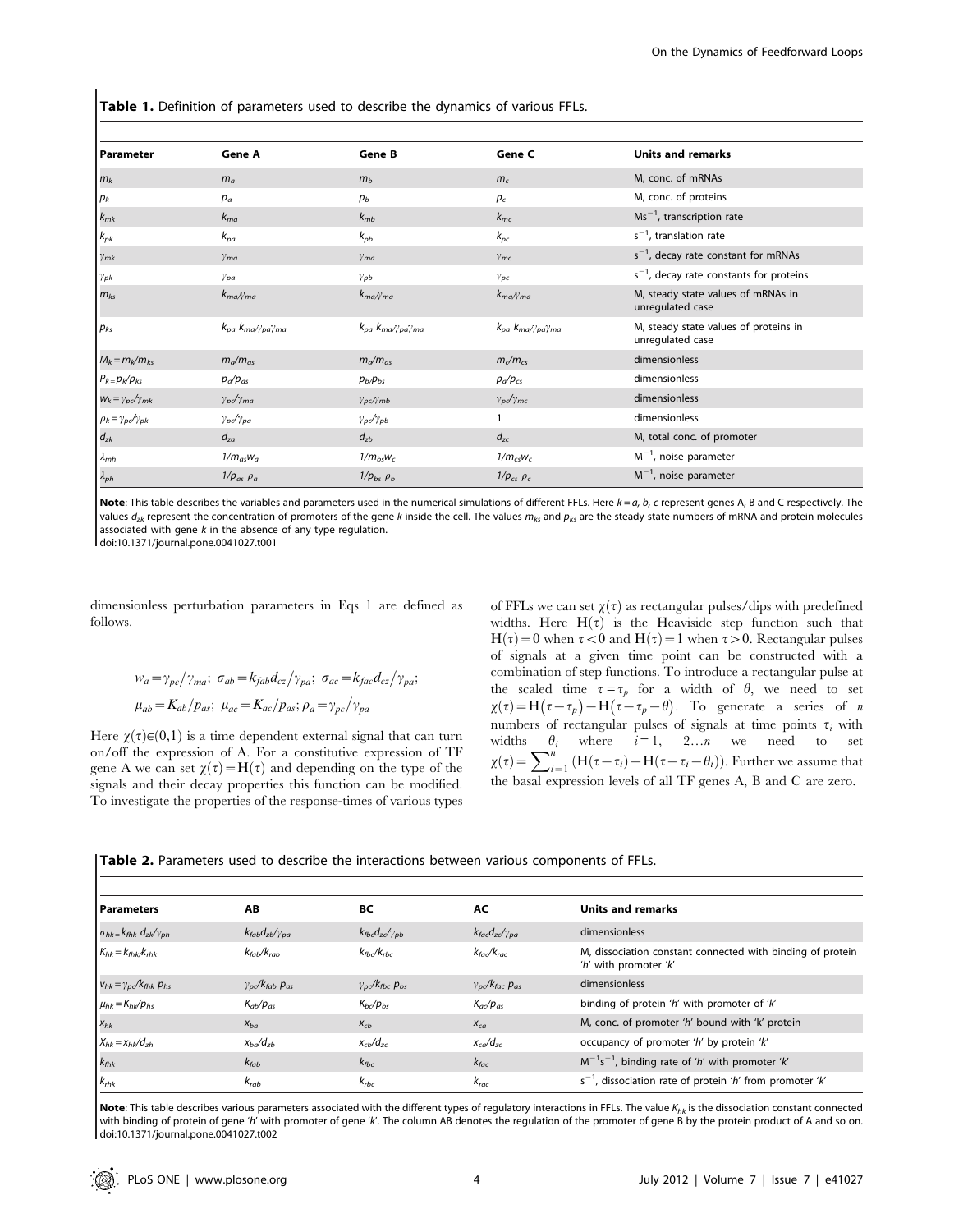$$
v_{ba}dX_{ba}/d\tau = P_a(1 - X_{ba}) - \mu_{ab}X_{ba}
$$
  
\n
$$
w_b dM_b/d\tau = \Omega_{\pm}(X_{ba}) - M_b
$$
  
\n
$$
\rho_b dP_b/d\tau = M_b - P_b - \sigma_{bc}(P_b(1 - X_{ca} - X_{cb}) - \mu_{bc}X_{cb})
$$
\n(2)

The first one in Eqs 2 describes the binding-unbinding dynamics of TF protein A at the promoter of TF gene B. Second and third equations describe respectively the dynamics of synthesis and degradation of mRNA and protein products associated with TF gene B. The dimensionless perturbation parameters in Eqs 2 are defined as follows.

$$
\nu_{ba} = \gamma_{pc} / k_{fab} p_{as}; \,\n\nu_b = \gamma_{pc} / \gamma_{mb}; \,\n\sigma_{bc} = k_{fbc} d_{cz} / \gamma_{pb};
$$
\n
$$
\mu_{bc} = K_{bc} / p_{bs}; \,\n\rho_b = \gamma_{pc} / \gamma_{pb}
$$

The function  $\Omega_+ \in (0, 1)$  will vary depending on the type of regulation. For a positive regulation of the promoter of TF gene B by TF protein of A, we find  $\Omega_{+}=X_{ba}$  and for a negative type regulation we find  $\Omega_{-}=1-X_{ba}$ .

TF C:

TF B:

$$
v_{ca}dX_{ca}/d\tau = P_a(1 - X_{ca} - X_{cb}) - \mu_{ac}X_{ca};
$$
  
\n
$$
v_{cb}dX_{cb}/d\tau = P_b(1 - X_{ca} - X_{cb}) - \mu_{bc}X_{cb}
$$
  
\n
$$
w_c dM_c/d\tau = \zeta_{a \pm b \pm}(X_{ca}, X_{cb}) - M_c
$$
  
\n
$$
dP_c/d\tau = M_c - P_c
$$
\n(3)

The first set of equations in Eqs 3 describe respectively the binding-unbinding dynamics of TF proteins A and B at the corresponding cis-regulatory elements associated with the promoter of gene C. Second and third equations describe the dynamics of synthesis and degradation of mRNA and protein products of C. The dimensionless perturbation parameters in Eqs 3 are defined as follows.

$$
w_c = \gamma_{pc} / \gamma_{mc}; v_{ca} = \gamma_{pc} / k_{fac} p_{as}; v_{cb} = \gamma_{pc} / k_{fbc} p_{bs}
$$

The function  $\zeta_{a\pm b\pm}(X_{ca},X_{cb}) = \zeta_{a\pm b\pm}$  varies depending on the type of regulation. Here the total fraction of promoter of C occupied by the proteins of either A or B is  $X_c = X_{ca} + X_{cb}$ . There are four different possibilities.

$$
\zeta_{a+b+}(X_{ca}, X_{cb}) = \zeta_{a+b+} = X_c; \zeta_{a-b-} = 1 - X_c; \zeta_{a+b-} = (1 + \bar{X}_c)/2; \zeta_{a-b+} = (1 - \bar{X}_c)/2
$$
\n(4)

Here the subscript "a+b+" indicates the case where both the TF proteins A and B positively regulate C and other combinations are defined in the similar way. In Eqs 4 we have defined  $\bar{X}_c = X_{ca} - X_{cb}$  and depending on the type of regulation imposed on the promoter of gene C we find the following limiting conditions of the promoter-state occupancy of TF gene C.

$$
\lim_{P_a \text{or } P_b \to \infty} \zeta_{a+b+} = 1; \lim_{P_a \text{or } P_b \to \infty} \zeta_{a-b-} = 0;
$$
\n
$$
\lim_{P_a \text{and } P_b \to \infty} (\zeta_{a+b-}, \zeta_{a-b+}) = 1/2
$$
\n(5)

Upon combining Eqs 1–4 we find that there are eight possible numbers of regulatory combinations as (PPP, NNN, PNP, NPN, NNP, PPN, NPP and PNN) in case of A-OR-B type FFL. Here PPP, NPN, PNN and NNP are coherent type FFLs (corresponding standard notations are namely C1, C2, C3, and C4) whereas PNP, NNN, PPN and NPP (corresponding standard notations are namely I1, I2, I3 and I4) are incoherent types FFLs. There will be an additional step corresponding to the dimerization of TF proteins A and B in case of FFLs with A-AND-B logic type regulation. The dynamics of protein-protein dimerization and dissociation can be described by the following differential equation.

$$
\begin{aligned}\n\varepsilon_{ab} dY_{ab}/d\tau &= P_a P_b - L_{ab} Y_{ab} - \sigma_y \left( Y_{ab} \left( 1 - X_{cy} \right) - \mu_{yc} X_{cy} \right); \\
Y_{ab} &= y_{ab} / p_{as} \\
\varepsilon_{ab} &= \gamma_{pc} / \lambda_{fab} p_{bs}; \\
L_{ab} &= \lambda_{fab} / \lambda_{rab} p_{bs}; \\
\sigma_y &= K_{yc} / p_{as}\n\end{aligned}
$$
\n(6)

Here yab is the cellular concentration (M) of the dimer of the protein products of TF genes A and B,  $\lambda$ fab and  $\lambda$ rab are the corresponding forward bimolecular  $(M-1s-1)$  and reverse unimolecular  $(s-1)$  rate constants associated respectively with the dimerization and dissociation reactions. To be consistent with Eqs 6 the equations associated with the dynamics of synthesis and degradation of Pa and Pb will be modified as follows.

$$
\rho_d P_a / d\tau = M_a - P_a - \sigma_{ab} (P_a (1 - X_{ba}) - \mu_{ab} X_{ba})
$$
  
\n
$$
- \sigma_{\lambda a} (P_a P_b - L_{ab} Y_{ab})
$$
  
\n
$$
\rho_b dP_b / d\tau = M_b - P_b - \sigma_{\lambda b} (P_a P_b - L_{ab} Y_{ab});
$$
  
\n
$$
\sigma_{\lambda a} = \lambda_{ab} p_{bs} / \gamma_{pa}; \sigma_{\lambda b} = \lambda_{ab} p_{as} / \gamma_{pb}
$$
\n(7)

Further when the dimer A-B binds with the promoter of gene C and hence up/down regulate then the related rate equations corresponding to the expression of gene C will be modified as follows.

$$
v_{cy}dX_{cy}/d\tau = Y_{ab}(1 - X_{cy}) - \mu_{yc}X_{cy}; v_{cy} = \gamma_{pc}/k_{fyc}p_{as}
$$
  

$$
w_c dM_c/d\tau = \Psi_{y\pm}(X_{cy}) - M_c
$$
 (8)

The function  $\Psi_{y\pm} \in (0, 1)$  varies depending on the type of regulation of the promoter C by the A–B dimer. For a positive regulation we find  $\Psi_{y+}=X_{cy}$  and for negative regulation  $\Psi_{y-}=1-X_{cy}$ . Upon combining Eqs 2 and 8 we find four different types of FFLs with A–AND–B type logic on the promoter of gene C viz. (P–P, P–N, N–P and N–N). Here one should note that P-P is similar to PPP type FFL however with A–AND–B gated logic at the promoter of TF gene C, and P-N corresponds to PNN type, N–P corresponds to NPP, and N–N corresponds to NNN. In a combination ''K–H'', 'K' is the type of regulation of promoter B by protein A and 'H' is the type of regulation of promoter C by A–B dimer.

#### Steady-state Analysis

When the dynamics of the variables  $X_{hk}$  and  $M_k$  are much faster than the rate of synthesis and degradation of the corresponding proteins  $P_k$  then we have the following limiting conditions for A-OR-B regulation.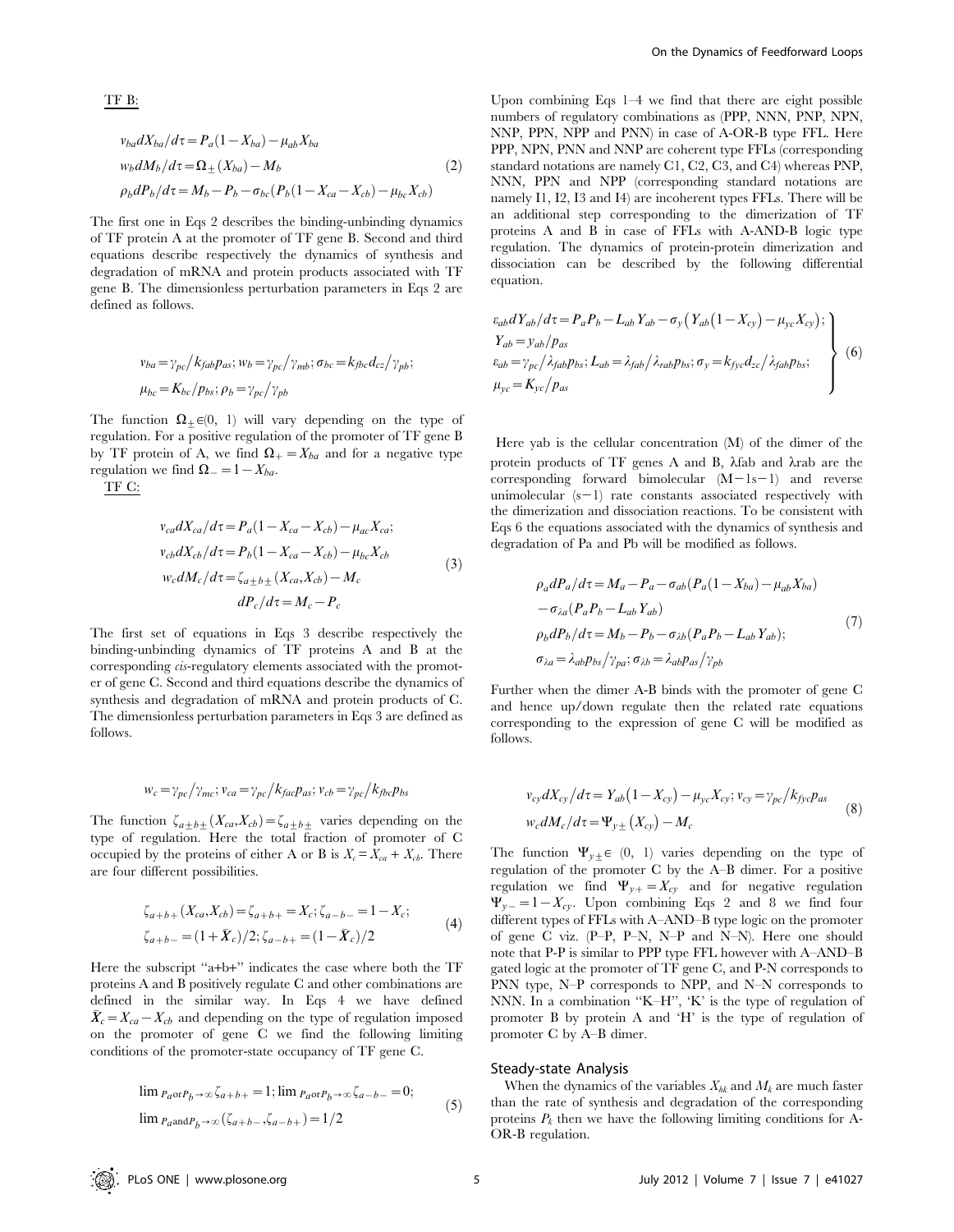$$
\rho_a dP_a/d\tau = \chi(\tau) - P_a; \rho_b dP_b/d\tau = \Omega_{\pm} (X_{bas}) - P_b; dP_c/d\tau = \zeta_{a \pm b \pm} (X_{cas}, X_{obs}) - P_c
$$
\n(9)

Eqs 9 can be obtained by setting  $w_k = 0$  for all  $k = (a, b, c)$  and  $v_b = v_{ca} = v_{cb} = 0$  in Eqs 1–3. The steady state values of the protein products  $P_{hs}$  where  $h = a, b, c$  will vary depending on the type of regulation and protein-protein interactions between A and B. Here we have defined the steady state values of  $X_{hk}$  in the coupled Eqs 9 as follows.

$$
X_{bas} = P_a/(\mu_{ab} + P_a); X_{cas} = \mu_{bc} P_a/(\mu_{ac} P_b + \mu_{bc} P_a + \mu_{bc} \mu_{ac});
$$
  

$$
X_{obs} = \mu_{ac} P_b/(\mu_{ca} P_b + \mu_{bc} P_a + \mu_{bc} \mu_{ac})
$$

Similarly one can derive the limiting condition in the presence of A-AND-B type regulation of promoter C by the dimer of the protein products of genes A and B. In such conditions the differential equation associated with  $P_c$  in Eqs 9 will be modified as follows.

$$
dP_c/d\tau = \Psi_{y\pm} (X_{cys}) - P_c; X_{cys} = P_a P_b / (P_a P_b + L_{ab} \mu_{yc})
$$
 (10)

Here one should note that the dynamical variables (Pa, Pb and Pc) also represent the efficiency of TF genes A, B and C in raising their protein levels toward their unregulated steady state values  $(hh s = kmhkph/\gamma mh\gamma ph$  where h = a, b, c) even in the presence of various types of positive/negative type regulation on their promoters. The maximum achievable steady state values of Phs will be Phs = 1. In case of PPP type A-OR-B FFL, Pa and Pb influence the rate of change in Pc in an additive way. Whereas in case of P-P type A-AND-B FFL Pa and Pb influence the rate of change of Pc in a multiplicative way. As a result of this multiplicative effect, P-P type FFL can effectively filter out the short/transient pulses of signals which are introduced at the promoter of TF gene A. When TF proteins A and B decay much faster than TF protein C, then we find that as  $\rho_a$  and  $\rho_b$  tend toward zero. Under such conditions, the expression for Xcys in Eqn 10 can be written as follows.

$$
X_{cys} = X_{cys}(\tau) = \chi(\tau)\chi(\tau)/(\chi(\tau)\chi(\tau) + (\mu_{ab} + \chi(\tau))L_{ab}\mu_{yc})
$$
 (11)

Eqn 11 suggests that when the binding parameters  $(\mu ab, Lab, \mu yc)$ are much lesser than one and the promoter of gene A is turned on for sufficiently longer time periods then the TF gene C will be turned on to its maximum expression level since  $Xcs \sim 1$  under such conditions. Similar to Eq 11 when  $\rho_a$  and  $\rho_b$  tend toward zero, then we can write the expression for the occupancy level of the promoter C by TF proteins of genes A or B in case of PPP type A-OR-B FFL as follows.

$$
X_{cs} = (\mu_{bc}\chi(\tau)(\mu_{ab} + \chi(\tau)) + \mu_{ac}\chi(\tau))/
$$
  

$$
(\mu_{ac}\chi(\tau) + (\mu_{ab} + \chi(\tau))(\mu_{bc}\chi(\tau) + \mu_{bc}\mu_{ac}))
$$
 (12)

This equation suggests that when the binding parameters (ubc,  $\mu$ ac) are much lesser than one and the promoter of gene A is turned on for sufficiently longer time periods, then the TF gene C will be turned on to its maximum expression level since  $X_{cs} \sim 1$ under such conditions. Using Eqs 11 and 12 one can derive the steady-state values (Pas, Pbs, Pcs) of scaled protein concentrations Pa, Pb, and Pc associated with Eqs 9 as follows.

$$
P_{as} = \chi(\tau); P_{bs} = \Omega_{\pm}(X_{bas});
$$
  
\n
$$
P_{cs} = \zeta_{a \pm b \pm}(X_{cas}, X_{obs}) \text{ or } \Psi_{y \pm}(X_{cys})
$$
\n(13)

To evaluate Pbs one needs to substitute  $P_{as} = \chi(\tau)$  in the appropriate expression of  $\Omega_{+}(X_{\text{bas}})$  that in turn depends on the type of regulation of promoter of the TF gene B by the protein of gene A and subsequently these Pas and Pbs need to be substituted in the appropriate expression of Pcs that depends on the types of regulation of TF gene C by proteins A and B. While deriving Eqs 1–3 related to A-OR-B type FFLs we have assumed that monomeric units of proteins A or B interact with the promoters of B and C. Similar to the regulation of C by the dimer of TF proteins A–B in case of A-AND-B type FFLs, one can generalize Eqs 1–3 corresponding to A-OR-B type FFLs to include the regulation of the promoter of the TF genes B and C by the multimeric form of TF proteins A and B respectively [10]. So for we have set  $wk = 0$  for all  $k = a$ , b and c. One can show that the response-time associated with the synthesis of the terminal TF protein C upon induction of the promoter of TF gene A by an external signal is strongly dependent on wc as follows. Consider a quasi-equilibrium situations for the promoter state occupancies and steady state situation for the synthesis and degradation of TF genes A and B so that (wa, wb) = 0 and (vca, vcb, vba) = 0. When  $(\rho a, \rho b) = 0$ , then from Eqs 9 we can obtain the integral solution for the temporal evolution of the variable Pc for a given arbitrary wc  $\neq 0$  and the initial conditions Pc = 0 at  $\tau = 0$  as follows.

$$
P_c = (e^{-\tau}/w_c) \int_0^{\tau} \left( e^{s-s/w_c} \int_0^s \zeta_{a \pm b \pm} (X_{cas}, X_{obs}) e^{s'/w_c} ds' \right) ds \quad (14)
$$

When the TF gene C is turned on toward its maximum expression level then the input function  $\zeta_{a\pm b\pm}$   $(X_{cas}, X_{obs}) \sim 1$  and we can write the integral solution for temporal evolution of Pc under such conditions as follows.

$$
P_c = P_c(\tau) = 1 - \left(e^{-\tau} - w_c e^{-\tau/w_c}\right) / (1 - w_c) \tag{15}
$$

From Eq 15 we find that  $P_c = 1 - e^{-\tau}$  for wc is zero. Since the inequality  $e^{-\tau} < e^{-\tau/w_c}$  will be true for all the values of wc  $>0$  and  $P_c$  will tends toward zero as  $w_c$  tends toward infinity, we can conclude that the response time associated with the expression of TF gene C upon induction of TF gene A will monotonically increase as wc increases. The maximum amount of TF protein C that is synthesized for a given rectangular pulse at the promoter of TF gene A with a width  $\theta$  will be  $P_c(\theta)$  and one can measure the filtering efficiency of the FFL under consideration for an arbitrary pulse width  $\theta > 0$  from the ratio  $P_c(\theta)/P_{cs}$ . The cutoff pulse width  $\theta_c$  can be defined by the inequality  $P_c(\theta_c)/P_{cs} < \delta$  where  $\delta$  is proportional to the experimentally detectable limit of the TF protein C under consideration. When  $wc = 0$ , then we find that  $\theta_c \leq \ln(1/(1-\delta))$  and when wc = 1 we find that  $\theta_c \leq (-\text{LambertW}((-1+\delta)/e)-1)$  where LambertW(x) function is the solution of equation yey = x for y. Here we set  $\delta \sim 10-2$ for simulation purposes. Upon substituting this value we find  $\theta_c \le 10^{-2}$  for wc = 0 and  $\theta_c \le 0.15$  for wc = 1. For other values of wc, one needs to numerically solve the inequality  $P_c(\theta_c)/P_{cs} < \delta$ for  $\theta_c$ . For example, when wc = 0.1 then we find that  $\theta_c \le 0.05$ . These results suggest that the critical cut-off pulse width  $\theta$ c increases along with the parameter wc.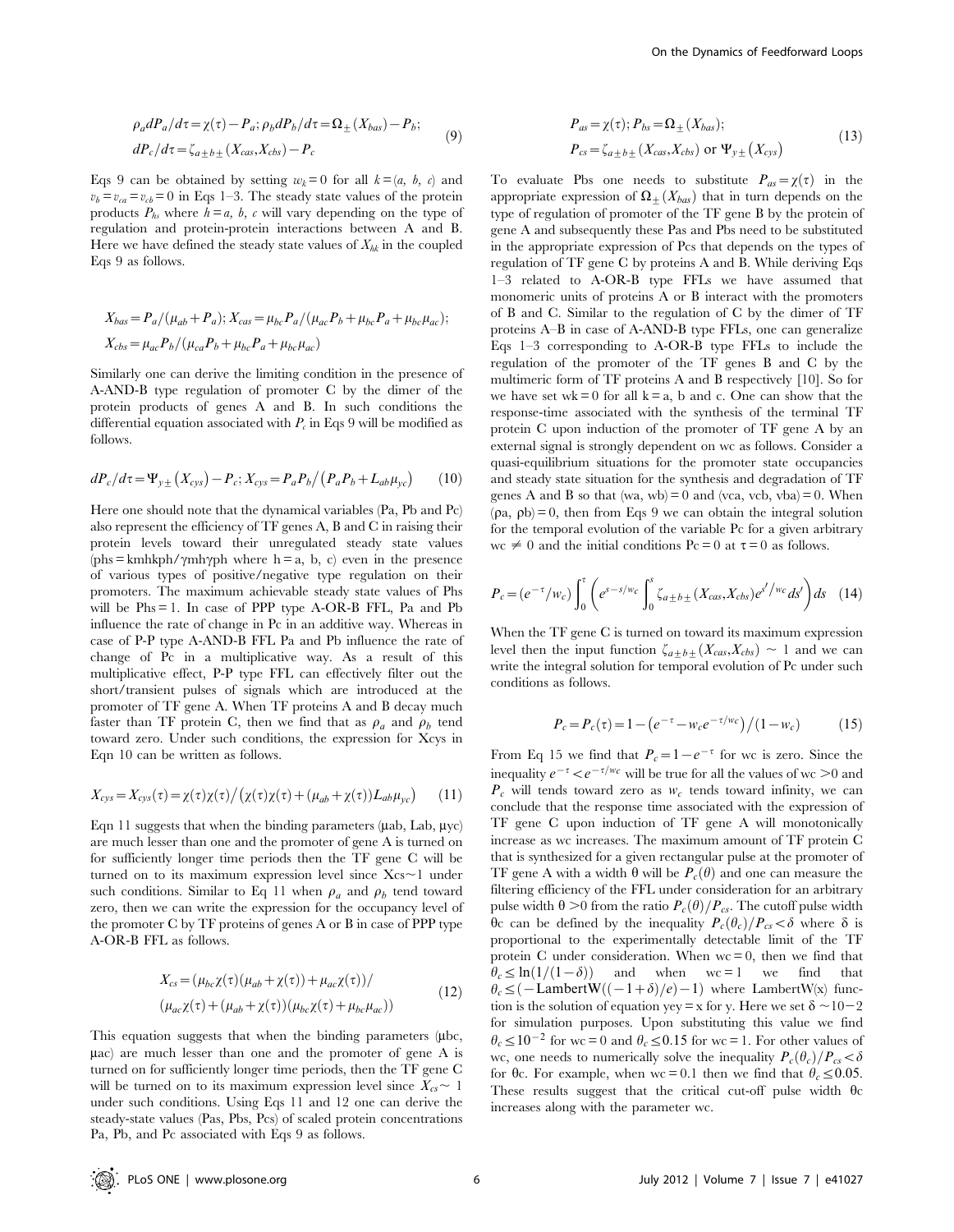#### Stochastic Analysis

The set of Chemical Langevin equations (CLE) associated with the expression of TF genes A, B and C within the various types of A-OR-B type FFLs can be written as follows [26–28].

TF A:

$$
w_a dM_a/d\tau = \chi(\tau) - M_a + \sqrt{\chi(\tau)} \Gamma_{\tau}^{ma,o} - \sqrt{M_a} \Gamma_{\tau}^{ma,t}
$$
  
\n
$$
\rho_a dP_a/d\tau = M_a - P_a - \sigma_{ab} (P_a (1 - X_{ba}) - \mu_{ab} X_{ba})
$$
 (16)  
\n
$$
-\sigma_{ac} (P_a (1 - X_{ca} - X_{cb}) - \mu_{ac} X_{ca}) + Z_{\tau}^{abc}
$$

TF B:

$$
\begin{split} v_{ba} dX_{ba}/d\tau &= P_a (1 - X_{ba}) - \mu_{ab} X_{ba} + Z_{\tau}^{xba} \\ w_b dM_b/d\tau &= \Omega_{\pm} (X_{ba}) - M_b + \sqrt{\Omega_{\pm} (X_{ba})} \Gamma_{\tau}^{mb,o} \\ &- \sqrt{M_b} \Gamma_{\tau}^{mb,t} \end{split} \tag{17}
$$
\n
$$
\rho_b dP_b/d\tau = M_b - P_b + \sqrt{M_b} \Gamma_{\tau}^{pb,o} - \sqrt{P_b} \Gamma_{\tau}^{pb,t} \\ &- \sigma_{bc} Z_{\tau}^{xcb}
$$

TF C:

$$
v_{ca}dX_{ca}/d\tau = P_a(1 - X_{ca} - X_{cb}) - \mu_{ac}X_{ca} + Z_{\tau}^{xca}
$$
  
\n
$$
v_{cb}dX_{cb}/d\tau = P_b(1 - X_{ca} - X_{cb}) - \mu_{bc}X_{cb} + Z_{\tau}^{xcb}
$$
  
\n
$$
w_c dM_c/d\tau = \zeta_{a \pm b \pm}(X_{ca}, X_{cb}) - M_c
$$
  
\n
$$
+ \sqrt{\zeta_{a \pm b \pm}(X_{ca}, X_{cb})} \Gamma_{\tau}^{mc, o} - \sqrt{M_c} \Gamma_{\tau}^{mc, t}
$$
  
\n
$$
\rho_c dP_c/d\tau = M_c - P_c + \sqrt{M_c} \Gamma_{\tau}^{pc, o} - \sqrt{P_c} \Gamma_{\tau}^{pc, t}
$$
\n(18)

Eqs 16–18 suggest the presence of non-zero temporal correlations among the set of concentration variables  $\langle X_{ba}P_a \rangle$ ,  $\langle X_{ca}P_a \rangle$ and  $\langle X_{cb}P_b \rangle$ . The characteristic correlation times associated with these pairs of variables will be much lesser than that of the timescales associated with the synthesis and decay of the respective protein products. This follows from the fact that the timescale associated with the promoter state fluctuations is well separated from the timescale associated with the synthesis and decay of the TF proteins. Here one should note that  $\rho_c=1$  by definition. In this equation, various types of  $Z$  parameters are defined as follows.

$$
Z_{\tau}^{xba} = \sqrt{P_a (1 - X_{ba})} \Gamma_{\tau}^{xba, o} - \sqrt{\mu_{ab} X_{ba}} \Gamma_{\tau}^{xba, t}
$$
  
\n
$$
Z_{\tau}^{xca} = \sqrt{P_a (1 - X_{ca} - X_{cb})} \Gamma_{\tau}^{xca, o} - \sqrt{\mu_{ac} X_{ca}} \Gamma_{\tau}^{xca, t}
$$
  
\n
$$
Z_{\tau}^{abc} = \sqrt{M_a} \Gamma_{\tau}^{p a, o} - \sqrt{P_a} \Gamma_{\tau}^{p a, t} - \sigma_{ab} Z_{\tau}^{xba} - \sigma_{ac} Z_{\tau}^{xca}
$$
  
\n
$$
Z_{\tau}^{xcb} = \sqrt{P_b (1 - X_{ca} - X_{cb})} \Gamma_{\tau}^{xcb, o} - \sqrt{\mu_{bc} X_{cb}} \Gamma_{\tau}^{xcb, t}
$$
  
\n(19)

In Eqs  $16-19$ , the term  $\Gamma$  is the dimensionless delta-correlated Gaussian white noise with the following mean and variance properties.

$$
\Gamma_{\tau}^{kh,i} = \sqrt{\lambda_{kh}} \xi_t^{kh,i}; \lambda_{mh} = (m_{hs}w_h)^{-1}; \lambda_{ph} = (p_{hs}\rho_h)^{-1};
$$
  
\n
$$
\langle \Gamma_{\tau}^{kh,i} \Gamma_{\tau}^{kh,i} \rangle = \lambda_{kh} \delta(\tau - \tau')
$$
  
\n
$$
\langle \Gamma_{\tau}^{kh,i} \rangle = 0; k, u = m, p; h, v = a, b, c; i = o, t;
$$
  
\n
$$
\langle \Gamma_{\tau}^{w,i} \Gamma_{\tau}^{kh,i} \rangle = 0; u \neq k; v \neq h; i \neq j
$$
  
\n
$$
\langle \Gamma_{\tau}^{xkh,i} \rangle = \sqrt{\lambda_{xkh}} \langle \xi_t^{xkh,i} \rangle = 0; k = b, c; h = a, b;
$$
  
\n
$$
\langle \Gamma_{\tau}^{xwh,i} \rangle = \lambda_{xkh} \delta(\tau - \tau'); \lambda_{xkh} = (k_{fhk} d_{zk} p_{hs})^{-1}
$$

In case of A-AND-B type FFLs there is an additional source of fluctuations arises from the dimerization reaction between the TF proteins A and B. The modified equations in Eqs 16–18 in the presence of A-AND-B type logic can be written as follows.

$$
\varepsilon_{ab}dY_{ab}/d\tau = P_aP_b - L_{ab}Y_{ab} - \sigma_y(Y_{ab}(1 - X_{cy}) - \mu_{yc}X_{cy})
$$
  
+  $\sigma_y Z_{\tau}^{yc} + Z_{\tau}^{yab}$   
\n
$$
\rho_a dP_a/d\tau = M_a - P_a - \sigma_{\lambda a}(P_aP_b - L_{ab}Y_{ab}) + \sqrt{M_a}\Gamma_{\tau}^{pa,o}
$$
  
\n
$$
-\sqrt{P_a}\Gamma_{\tau}^{pa,t} - \sigma_{\lambda a}Z_{\tau}^{yab}
$$
  
\n
$$
\rho_b dP_b/d\tau = M_b - P_b - \sigma_{\lambda b}(P_aP_b - L_{ab}Y_{ab}) + \sqrt{M_b}\Gamma_{\tau}^{pb,o}
$$
 (21)  
\n
$$
-\sqrt{P_b}\Gamma_{\tau}^{pb,t} - \sigma_{\lambda b}Z_{\tau}^{yab}
$$
  
\n
$$
v_{cy}dX_{cy}/d\tau = Y_{ab}(1 - X_{cy}) - \mu_{yc}X_{cy} + Z_{\tau}^{yc}
$$
  
\n
$$
w_c dM_c/d\tau = \Psi_{y\pm}(X_{cy}) - M_c + \sqrt{\Psi_{y\pm}(X_{cy})}\Gamma_{\tau}^{pc,o}
$$
  
\n
$$
-\sqrt{M_c}\Gamma_{\tau}^{pc,t}
$$

In this equation, various types of  $Z$  parameters and the Gaussian noise terms  $\Gamma$  associated with the dimerization dynamics are defined as follows.

$$
Z_{\tau}^{yc} = \sqrt{Y_{ab}(1 - X_{cy})} \Gamma_{\tau}^{xcy,o} - \sqrt{\mu_{yc} X_{cy}} \Gamma_{\tau}^{xcy,t}
$$
  
\n
$$
Z_{\tau}^{yab} = \sqrt{P_a P_b} \Gamma_{\tau}^{ab,o} - \sqrt{L_{ab} Y_{ab}} \Gamma_{\tau}^{ab,t}
$$
  
\n
$$
\Gamma_{\tau}^{ab,i} = \sqrt{\lambda_{ab}} \xi_{\tau}^{ab,i}; \lambda_{ab} = (\lambda_{fab} p_{bs})^{-1}; \langle \Gamma_{\tau}^{ab,i} \rangle = 0;
$$
  
\n
$$
\langle \Gamma_{\tau}^{ab,i} \Gamma_{\tau}^{ab,i} \rangle = \lambda_{ab} \delta(\tau - \tau'); i = o, t
$$
  
\n
$$
\Gamma_{\tau}^{xcy,i} = \sqrt{\lambda_{xyc}} \xi_{\tau}^{xcy,i}; \lambda_{xyc} = (k_{fyc} d_{zc} p_{as})^{-1};
$$
  
\n
$$
\langle \Gamma_{\tau}^{xcy,j} \rangle = 0; \langle \Gamma_{\tau}^{xcy,i} \Gamma_{\tau}^{xcy,i} \rangle = \lambda_{xyc} \delta(\tau - \tau')
$$

### Discussion

Response times of various type of FFLs are strongly dependent on the sets of parameters  $\bar{\mu}$ ,  $\bar{\nu}$ ,  $\bar{w}$  and weakly on  $\bar{\sigma}$ . The sets of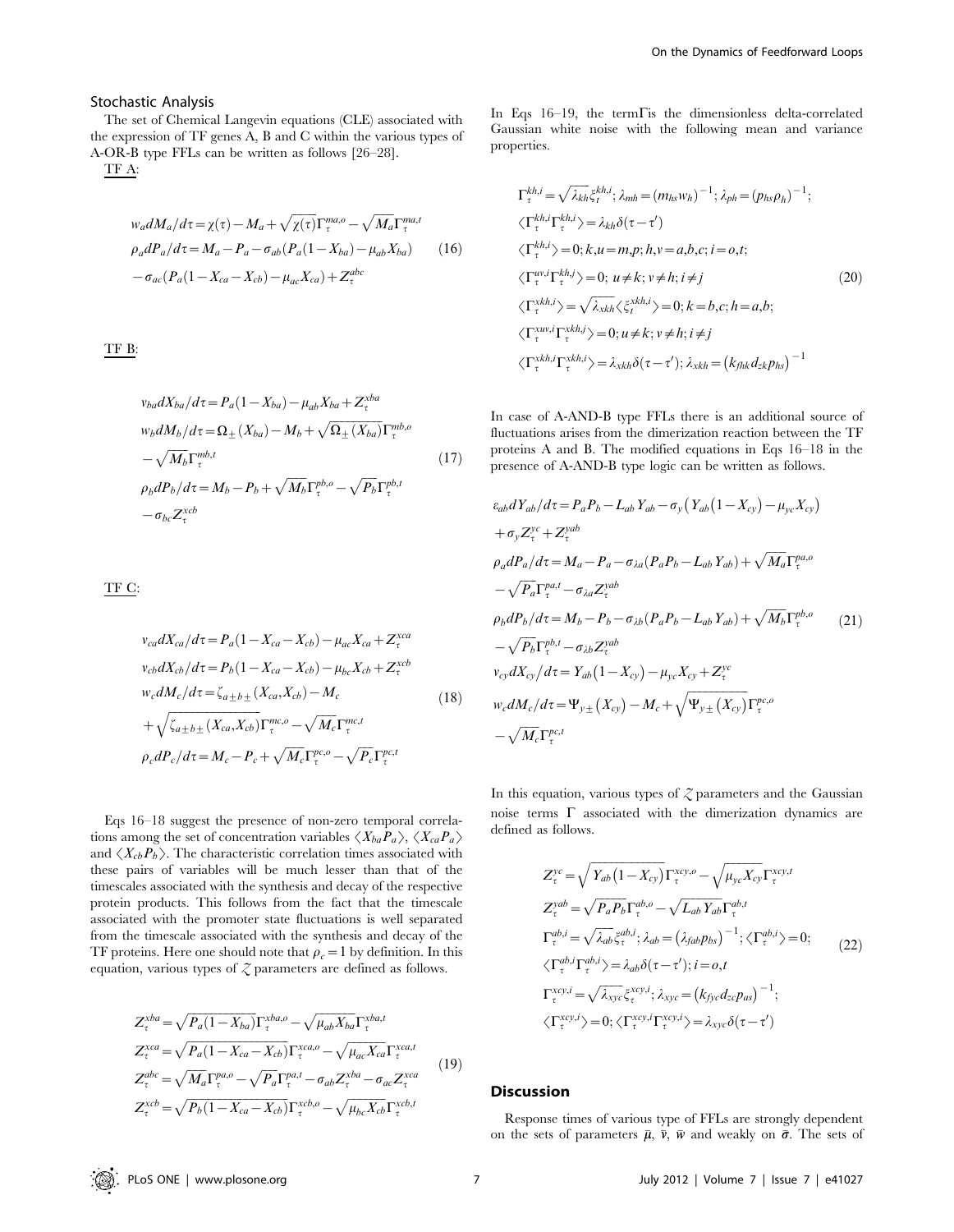parameters  $\bar{\nu}$  and  $\bar{\sigma}$  characterize the temporal coupling between the mRNA/protein dynamics and the binding-unbinding dynamics of protein molecules with the promoter. The ordinary perturbation parameter  $\bar{\sigma}$  characterizes the strength of temporal coupling between the protein level dynamics with the promoter state occupancies. The variable  $\bar{w}$  represents the ratios of the lifetimes of various mRNAs to lifetime of protein of TF gene C and reflects the coupling between the mRNA and protein degradation dynamics. The variable  $\bar{\mu}$ , the set of dissociation constants is inversely proportional to the TFs/promoters binding affinity and characterizes the strength of various regulatory connections. The parameter set  $\bar{\sigma}$  does not affect the rise-time of the TF gene C significantly since the change in the number of TF protein molecules due to binding-unbinding at various promoters is negligible. In contrast,  $\bar{v}$  significantly affects the response times since the effect of varying  $\bar{\nu}$  is indirectly amplified through the corresponding mRNA dynamics. Furthermore, an increase in  $\bar{\nu}$ would decrease the rate at which promoter state occupancies shift towards saturation (in positive type regulation) or free form (in negative type regulation) as the regulatory TFs level builds up.

The parameter set  $\bar{w}$  describes how best the rate of degradation of mRNAs of the TF genes A, B and C of FFLs are coupled to the rate of degradation of TF protein C. Lower values of  $\bar{w} = \gamma_{pc}/\gamma_{mk}$  $(k = a, b, c)$  occur only when the decay rate constants of various mRNAs  $(\gamma_{mk})$  are much higher than the decay rate  $(\gamma_{bc})$  of TF protein C. One should note that both the transcription and translation of various TF genes of prokaryotes are taking place in the cytoplasm whereas in case of eukaryotes the transcription is taking place inside the nucleus and the synthesized mRNA transcripts need to be spliced and then transported to cytoplasm through nuclear pores for translation. These differences in the cellular architecture warrants higher lifetimes  $(1/\gamma_{mk})$  for eukaryotic mRNAs than the prokaryotic ones which results in the general observation that the values of  $\bar{w}$  (= lifetime of mRNA/lifetime of protein) associated with various genes in prokaryotes are lower than eukaryotes genes. It seems that a spectrum of various values of  $\bar{w}$  occurs in the protein coding genes of both prokaryotes and eukaryotes. In yeast, the values of  $\bar{w}$  seems to vary from 0.1 to 1 with a median of  $\sim 0.3$  [17–19]. This means that we cannot ignore the dynamics of mRNAs while describing any type of TF network.

The parameter set  $\bar{\mu}$  describes the strengths of various binding events associated with the FFLs under consideration. Higher values of  $\bar{\mu}$  represent strong binding condition and lower values represent weak binding condition. Most of the interactions of TF proteins with the cis-acting DNA elements of associated promoters seems to be much stronger and  $\bar{\mu}$  will be generally in the order of  $\sim$ 10<sup>-3</sup>. When the steady state values of protein numbers in the absence of regulation under in vivo conditions is  $p_{ks} \sim 10^3$  then the value of  $\bar{\mu}$ ~10<sup>-3</sup> indicates that a single TF protein is enough to occupy the associated promoter for 50% of the observation times.

The parameter set  $\bar{\nu}$  represents the strength of coupling between the promoter state occupancies and the rates of synthesis and degradation of TF proteins. The effect of  $\bar{\nu}$  on the rate of synthesis and degradation of TFs will be generally mediated through the rate of changes in the respective mRNA levels. The speed at which a regulated promoter reaches its quasi-equilibrium state is inversely proportional to the value of  $\bar{\nu}$ . Higher values of  $\bar{\nu}$  will slow down the rate at which promoter state occupancy reached its quasi-equilibrium state that in turn can increase the response times of positively regulated promoters and decrease the response times of negatively regulated promoter. Decrease in  $\bar{\nu}$  can also lead to overshooting of protein production in negatively auto regulated loops [9]. Small changes in  $\bar{\nu}$  can significantly affect the dynamics of the associated TF protein since these changes are subsequently

amplified by the dynamics of mRNAs. In most of the prokaryotic cases  $\bar{v}$  will be in order of  $\sim 10^{-4}$  and it strongly dependent on the volume of the cell or nucleus in case of eukaryotic systems. Response times are not much influenced [9] by the parameter set  $\bar{\sigma}$  even in a wide range (10<sup>-3</sup>-10<sup>3</sup>). Here  $\bar{\sigma}$  represents the direct coupling between the promoter state occupancies and the rate of synthesis and degradation of TF proteins. Variation in  $\bar{\sigma}$  does not influence the response times much since the number of protein molecules associated with the binding-unbinding events are much less compared to the steady state values.

The dependency of the response times on the parameters  $\bar{w}$ seems to be strongly influenced by the set of binding parameters  $\bar{\mu}$ . Under weak binding conditions such as  $\bar{\mu} \geq 1$ , we find that each of FFLs under consideration show different type of variations as  $\bar{w}$ changes. Figure 2A suggests that the response times of various FFLs under weak binding conditions seems to be in the descending order of P-P, N-P, PPP, NPP, NNP, PNP, PPN, NPN, N-N, P-N, NNN and PNN. We further observe that almost all the FFLs show similar type of variation in response time with respect to changes in  $\bar{w}$  in the dynamic range  $\bar{w} \in (0.1, 1)$ . From Figures 2B, 2C and 2D we find that this scenario significantly changes as the binding strength increases. Under strong binding conditions such as  $\bar{\mu} \ll 1$ , the entire set of FFLs can be approximately categorized into three subgroups (Figure 2D) based on the behavior of overall response times with respect to changes in  $\bar{w}$  viz. Group I: {{PPN, NNP}, {PPP, NPP, N-P}, {P-P, PNP}}, Group II: {NPN, {N-N, NNN}, PNN} and Group III: P-N. Here the order of response times of various subgroups is Group  $I > G$ roup  $II > G$ roup III. One can write the segregation pattern in the standard terminology of FFLs as {{I3, C4}, {C1, I4, N-P}}, {P-P, I1}}, {C2, {N-N, I2}, C3}, P-N. Though Group II and Group III type FFLs possess lesser response times than Group I their response times increase almost linearly upon an increase  $\bar{w}$  over the entire range of investigation on a log-log scale.

Within Group I we find three different subsets of FFLs having similar type of response times and their response times are in the order as  ${13, C4} > {C1, I4, N-P} > {P-P, I1}$ . As we have pointed out in the introduction section, a FFL will be an efficient one when (1) the associated response times with respect to an input signal at the promoter of TF gene A is reasonably low or close to the generation time of the cell and (2) also it is less sensitive to the changes in  $\bar{w}$  over the physiological dynamic range (0.1, 1). Those FFLs which satisfy these two criteria will be the efficient ones and naturally selected. Upon applying these two criteria on the subsets of Group I type FFLs, we find that C1 with both A-AND-B and A-OR-B gated logics and I1 are the preferred FFLs on overall range of  $\bar{w}$  since response times of I3 and C4 type FFLs are higher than the generation time of the cell. We find from Figure 2D that the increase in the response times is  $<200\%$  for Group I type FFLs upon increasing  $\bar{w}$  from 0.1 to 1 whereas it is >400% for Group II and III type FFLs. These results agree well with the earlier observations on the abundance of various FFLs in E. coli [10,13] and yeast [10,14]. Though Group II and III FFLs possess less response times, these FFLs are not selected by nature since the same speeding-up functionality can be achieved through a much simpler negative auto regulatory loops associated with the TF gene  $C$  [8–9].

Figures 2E and 2F suggest that the members of Groups I-III are not robust against variation of the parameter set  $\bar{\nu}$  under strong binding conditions. Results show that the P-P type FFL will be moved from third subset of Group I to the second one upon an order of increase in  $\bar{\nu}$ . Further we find that the FFLs such as NPP, P-P, PPP and N-P behave in a similar way with respect to the changes in  $\bar{w}$  at higher values of  $\bar{v}$ . The segregation pattern of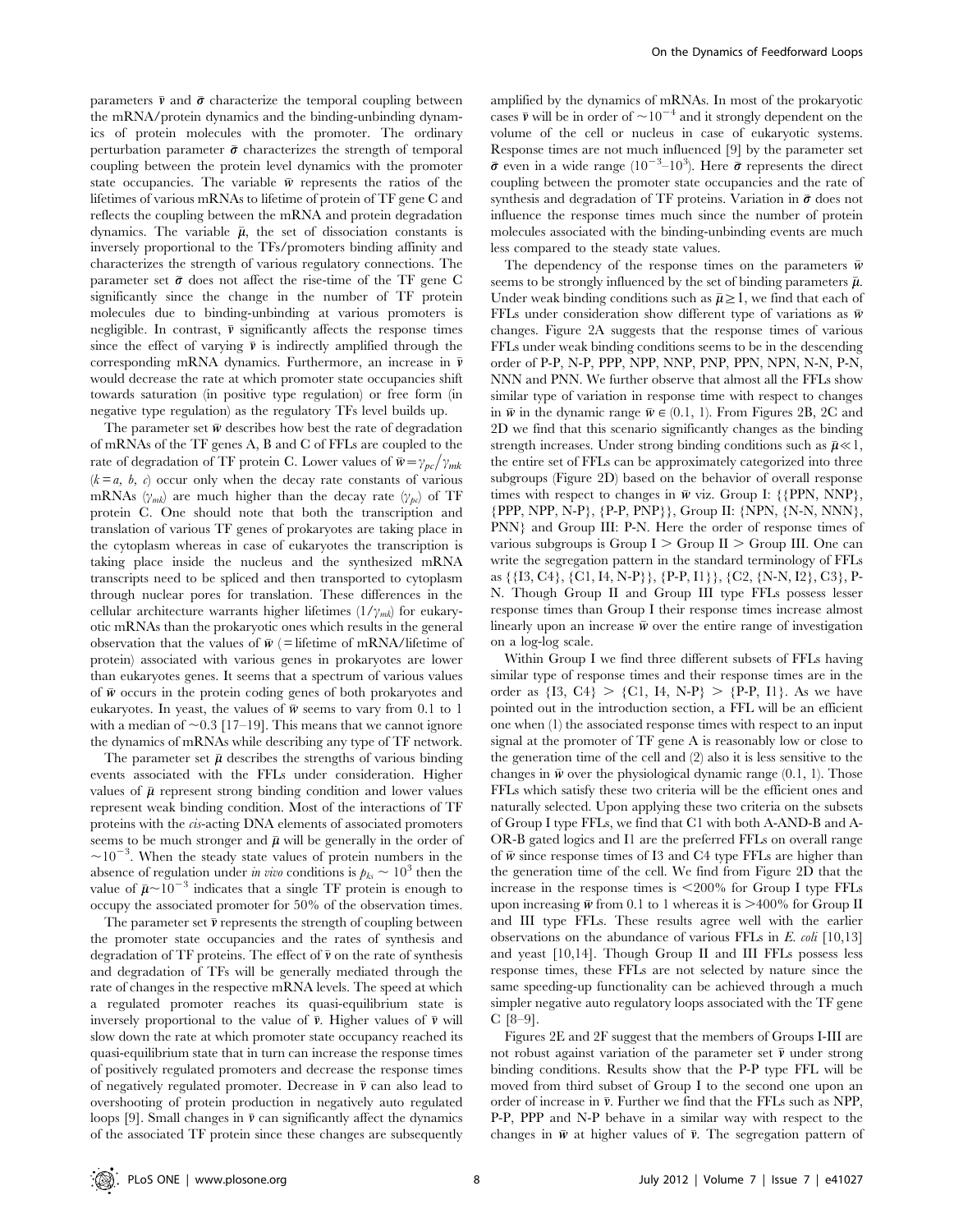

Figure 2. Dependency of response times on various sets of system parameters viz.  $\bar w$  = (w<sub>a</sub>, w<sub>b</sub>, w<sub>c</sub>),  $\bar\mu$  = ( $\mu_{ab}$   $\mu_{ac}$   $\mu_{bc}$   $\mu_{yo}$   $L_{ab}$ ) and  $\bar v$  = (v $_{ba}$  $v_{\mathit{cav}}$   $v_{\mathit{cbb}}$   $v_{\mathit{cyl}}$ . Response times are expressed in terms of number of generation times. A. Dependency of response times of various types of FFLs under weak binding conditions. Here the simulation setting are  $\bar{\mu} = 1$ ,  $\bar{v} = 0.0003$ ,  $\bar{\sigma} = 4$ ,  $\Delta \tau = 5 \times 10^{-6}$ , the total simulation time was set to  $T = 25$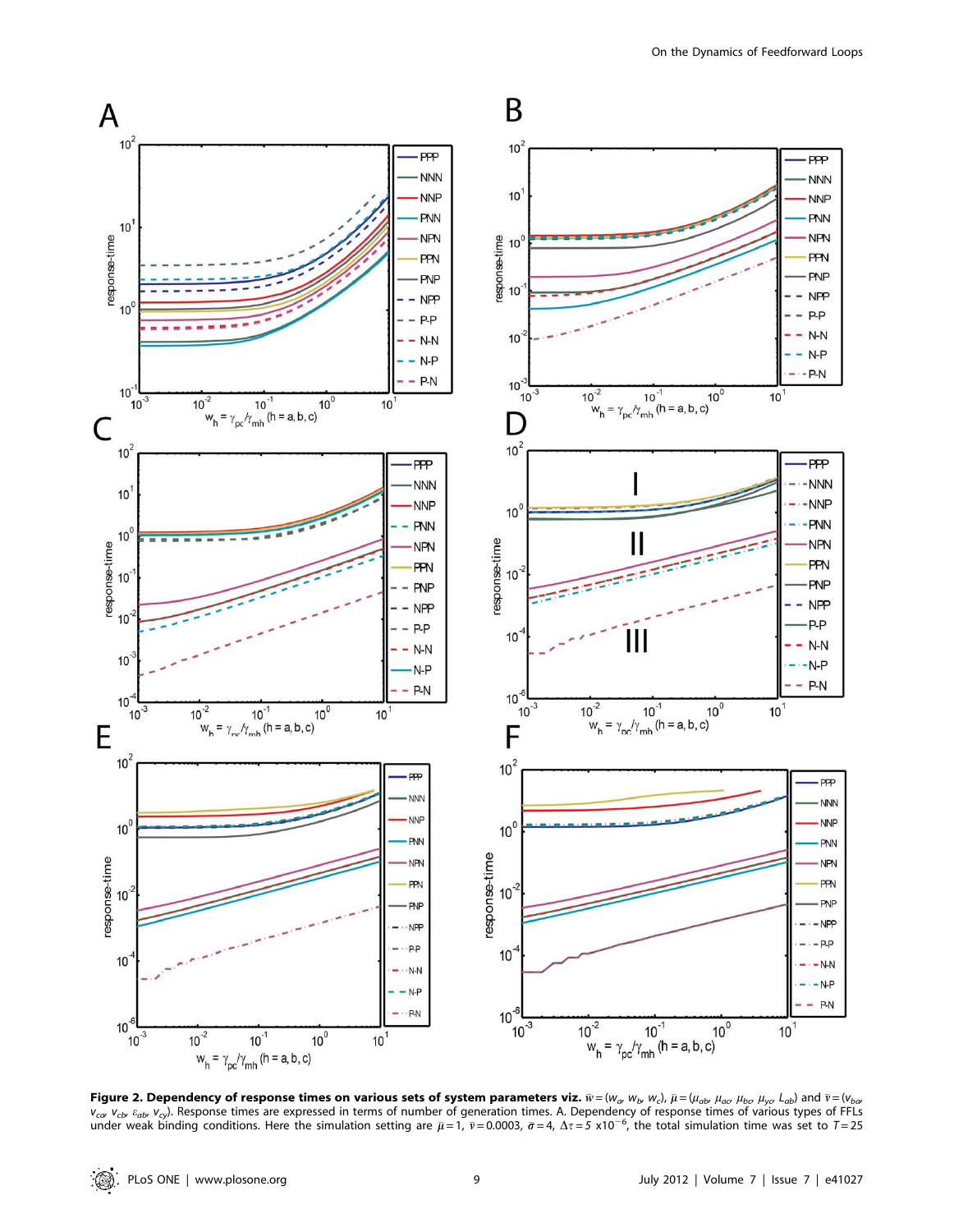generation times and  $\bar{w}$  was iterated in the interval (0.001, 10) with  $\Delta \bar{w}$  = 0.001. Under weak binding condition we observe that each of the considered FFLs behaves in a different way from others. B. Dependency of response times of FFLs  $\bar{w}$ . Settings are same as A with  $\bar{\mu}$  = 0.1. C. Dependency of response times of FFLs  $\bar{w}$ . Settings are same as A with  $\bar{\mu}$  = 0.01. D. Dependency of response times of FFLs  $\bar{w}$ . Settings are same as A however with  $\bar{\mu}$  = 0.001. Under this strong binding conditions all the considered FFLs segregate into three Groups namely I, II and III. It seems that PPP (C1) and PNP (I1) type FFLs show less variation with respect to changes in  $\bar{w}$  and also their response times are comparable with that of the unregulated C. E. Influence of increase in  $\bar{\nu}$  on the dependency of response times of FFLs on  $\bar{w}$ . Here  $\bar{\nu}$  = 0.003. This is the physiological value of  $\bar{\nu}$  for a typical yeast cell nucleus whose volume is ~10 times higher than a bacterial cell. In this case, P-P type FLL shifts from the third subgroup of Group I to the second subgroup. F. Influence of changes in  $\bar{\nu}$  on the dependency of response times of FFLs on  $\bar{w}$ . Here  $\bar{\nu}$  = 0.03. This is the physiological value for a typical human cell nucleus whose volume is ~100 times larger than a bacterial cell. In this case, PNP (I1) type incoherent FFL shifts to Group III. doi:10.1371/journal.pone.0041027.g002

various FFLs based on the behavior of the response times over changes in  $\bar{w}$  under such conditions seems to be {C4, I3, {C1, P-P, N-P, I4}, I1},  $\{C2, \{N-N, I2\}, C3\}$ , P-N. Since the value  $\bar{\nu}$  is inversely proportional to the speed at which the promoter state reaches the steady state, an increase in  $\bar{v}$  would decrease the transcription and translational rates. This will in turn increase the response times of positively regulated promoters and decrease the response times of negatively regulated promoters. Upon considering all these results together one can conclude that the FFLs of types PPP, P-P and PNP are robust against changes in both  $\bar{\nu}$  and  $\bar{w}$ . This also could be one of the reasons [14] associated with the observation [10] that these particular coherent C1 type FFLs with both OR and AND-logics are more abundant in nature than the other types. These results are summarized in Table 3.

When the binding parameters  $(\mu_{ab}, \mu_{yc}, L_{ab})$  are much lesser than one, then we find from Eq 11 that the TF gene C will be turned on toward its maximum expression level. This means that strong binding conditions are required for the following types of molecular interactions to achieve the maximum production of TF protein C viz. (1) protein-protein interactions between A and B, (2) binding of the dimer A–B at the promoter of C and (3) binding of protein A at the promoter of B. Conditions  $(1-3)$  also suggest that for an efficient filtering activity of the P-P type A-AND-B FFL against transient input signals at the promoter of the TF gene A, the inequality conditions  $(\mu_{ab}, \mu_{yc}, L_{ab}) \gg 1$  are necessary which in turn will decrease the maximum achievable steady state value of protein C as shown in Figure 3. In other words there exists a critical value of  $\bar{\mu} = \bar{\mu}_c$  for a given signal with a pulse width  $\theta$  above which the response of gene C for a pulse of

signal at the promoter of gene A will be practically zero. In Figure 3, this critical value occurs at  $\bar{\mu}_c = 1$  for a pulse width of  $\theta = 0.3$ . On the other hand, for a given value of  $\bar{\mu}$  there exist a cutoff pulse width  $\theta = \theta_c$  below which the response of TF gene C is practically zero which is demonstrated in Figure 4. From Figure 4 we find that there also exists a transition region in which the TF gene C responds to the width of the input pulse that is given at the promoter of A in a graded manner. From Eqs 10 we find that

$$
P_c = e^{-\tau} \int_0^{\tau} X_{cys}(s) e^{s} ds
$$
 and when  $\chi(\tau) = H(\tau) - H(\tau - \theta)$ , then

we can conclude that the TF gene C will respond to the variation of width  $\theta$  of the activation signal in a graded manner in the strong binding limit as  $(\mu_{ab}, \mu_{yc}, L_{ab})$  tend toward zero. The maximum achievable  $P_c$  will increase proportional to the width of the activation signal. Whereas in the weak binding limit as the binding parameters  $(\mu_{ab}, \mu_{yc}, L_{ab})$  tend toward infinity, the response of TF gene C with respect to the pulse width  $\theta$  seems to be approximately a sharp type. Under such conditions there exists a critical pulse width  $(\theta_c)$  with a sharp transition region above which the maximum achievable  $P_c$  will be  $P_c \sim 1$  and below which the maximum achievable  $P_c$  will be  $P_c \sim 0$ .

It seems that the parameters ( $\theta_{ab}$ ,  $\theta_{yc}$ ,  $L_{ab}$ ) associated with various binding events need to be fine-tuned to achieve both high efficiency in the filtering activity as well as maximum possible steady-state values of protein  $P_c$  upon inducing the promoter of gene A by a persistent signal. Results from stochastic simulations at various values of  $\bar{v}$  and  $w_c$  are shown in Figure 5 and summarized in Table 4. These results suggest that the coefficient of variation in the response times associated with various FFLs under strong

| <b>Table 3.</b> Summary of segregation patterns at weak and strong binding conditions. |  |  |  |  |  |  |
|----------------------------------------------------------------------------------------|--|--|--|--|--|--|
|----------------------------------------------------------------------------------------|--|--|--|--|--|--|

| l Parameters  | Segregation pattern of response times in $w \in (0.001, 10)$                 | Abundances of various types of FFLs<br>as in Ref [10] | Source             |  |
|---------------|------------------------------------------------------------------------------|-------------------------------------------------------|--------------------|--|
| Condition I   | P-P> N-P> C1> I4> C4> I1> I3> C2> N-N >P-N > I2> C3                          |                                                       |                    |  |
| Condition II  | $\{13, C4\} > \{C1, 14, N-P\} > \{P-P, 11\}, \{C2 > \{N-N, 12\} > C3\}, P-N$ | C1 > 11 > C3 > C2 > (C4, 13, 14)                      | Prokaryotes        |  |
| Condition III | ${C4 > 13} > {C1, P-P, N-P, 14} > 11, {C2 > 1N-N, 12} > C3, P-N$             | C1 > 11 > C2 > 12 > 13                                | Eukaryotes (yeast) |  |
| Condition IV  | ${C4 > 13} > {C1, P-P, N-P, 14}, {C2 > {N-N, 12} > C3}, {P-N, 11}$           | 11 will be much lower than C1 type.                   | Higher eukaryotes  |  |

Note: This table summarizes the behavior of various FFLs under strong and weak binding conditions as well as fast and slow promoter-state dynamics. Under weak binding conditions ( $\bar{\mu}$  and FFL behaves differently from each other with respect to changes in  $\bar{w}$ . Here the settings for Condition I: weak binding and fast promoter state dynamics ( $\bar{v}$  = 0.0003,  $\bar{\sigma}$  = 4,  $\bar{\mu}$  = 1). Condition II: strong binding and fast promoter state dynamics ( $\bar{v}$  = 0.0003,  $\bar{\sigma}$  = 4,  $\bar{\mu}$  = 0.001). Condition III: strong binding and slow promoter state dynamics ( $\bar{v}$  = 0.003,  $\bar{\sigma}$  = 4,  $\bar{\mu}$  = 0.001). **Condition IV**: strong binding and slow promoter state dynamics ( $\bar{v}$  = 0.03,  $\bar{\sigma}$  = 4,  $\bar{\mu}$  = 0.001). Under strong binding conditions  $\bar{\mu} \leq 0.001$ , the entire set of FFLs segregates approximately into three subgroups I, II and III. Here P-P (C1 type FFL with AND type logic on TF gene C) and I1 behaves similarly and therefore the advantages of I1 type FFL whose response time is lower than the generation time will be shared by P-P type which will be added up to the C1 type FFL with OR type gated logic to TF gene C. However this pattern seems to be weakly dependent on ⊽. When ⊽ increases as in case of eukaryotic cell, then P-P behaves similar to C1 type and I1 type FFL will have the entire advantage of having lower response times than other subgroups of Group I. or sallaryour surface that the summer of the process than prokaryotes. All these results are not dependent on changes in  $\bar{\sigma}e(0.1,10^3)$ , increasing  $\bar{v}$  beyond 0.03<br>As a result, 11 type FFL will be more abundant in or decreasing below 0.0003. One should note that the physiological value of  $\bar{\sigma}$  in prokaryotes will be  $\bar{\sigma} \sim 4$ . The overall response time of first subgroup (I3 and C4) of Group I is higher than the generation time of the cell. The response times of the second subgroup (C1, I4 and N-P) are closer to the generation time whereas the third subgroup possess lesser response times than the others. The response times of the FFLs in Group-I are more robust against changes in  $\bar{w} \in (0.1,1)$  over the physiological values than Group II and III. Comparison with the relative abundances of naturally occurring FFLs, one can conclude that those FFLs are naturally selected when their response times are (a) robust against changes in  $\bar{w} \in (0.1,1)$  and (b) closer to or lesser than the generation time. doi:10.1371/journal.pone.0041027.t003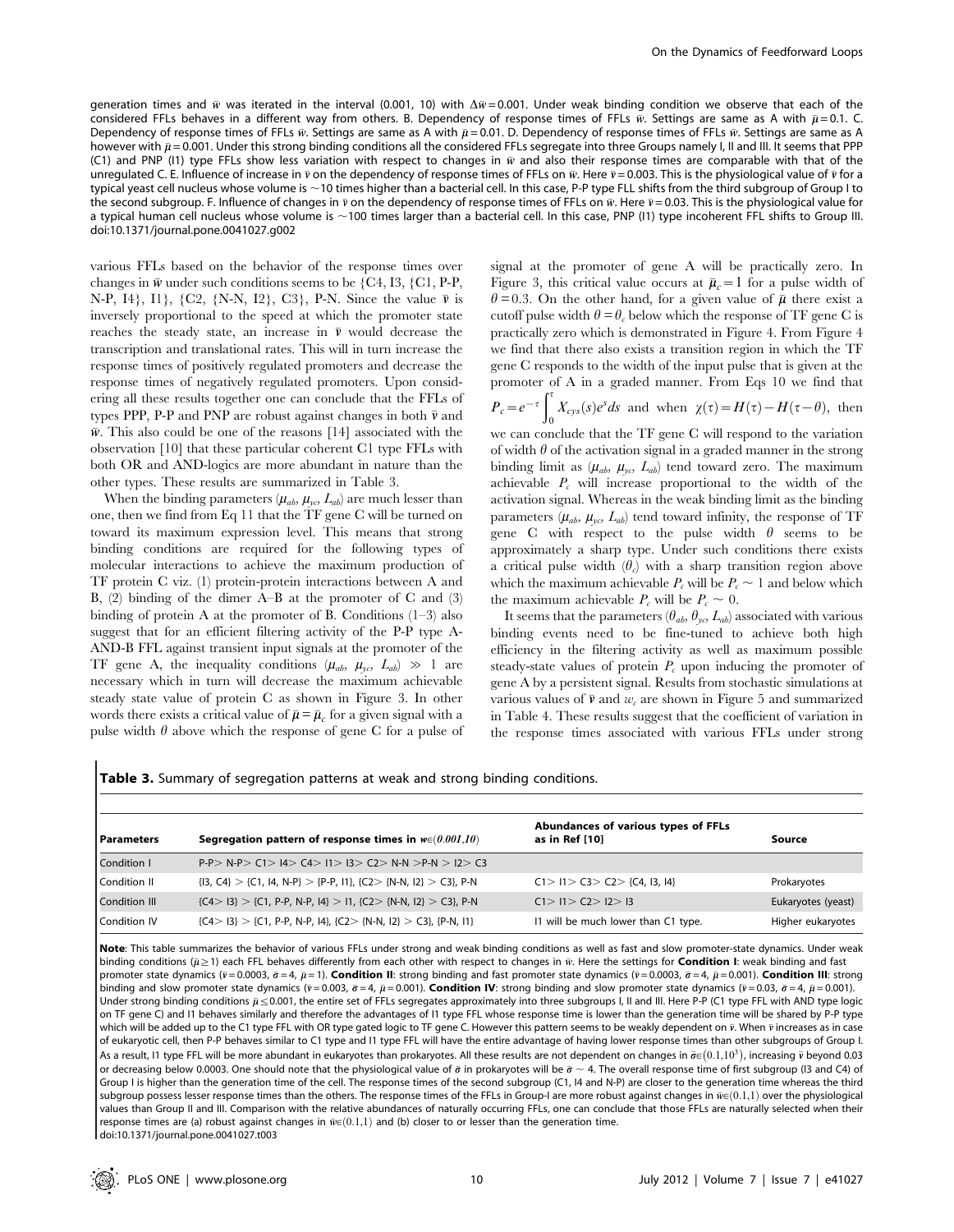![](_page_10_Figure_1.jpeg)

Figure 3. Dependency of filtering efficiency of P-P type (C1 type with AND-logic) FFL on the set of binding parameters  $\bar\mu$ . Here the general settings are:  $\bar{w}$  = 0.12,  $\bar{v}$  = 0.0003,  $\bar{\sigma}$  = 4, T = 25 generation times, and  $\bar{\mu}$  was varied as (0.1, 0.2, 0.3, 0.4, 0.5, 1, 3 and 5). A. Input signal at the promoter of TF gene A. This has one short rectangular pulse with a width of  $\theta$  = 0.3 and a large one with  $\theta$  = 8 all are measured in terms of number of generation times. B. TF gene A responds similarly for all values of  $\bar\mu$  to both the signals irrespective of the binding strengths. The response seems to be proportional to the pulse width  $\theta$  without any delay. C. As binding strength increase, the response of B also increases proportionately. D. There exists a cutoff value of  $\bar\mu$  above which the expression level of TF gene C is practically zero. With the current settings, this cutoff seems to occur at  $\bar{\mu}$ =1. Arrow shows the increasing direction of  $\bar{\mu}$ . doi:10.1371/journal.pone.0041027.g003

binding conditions ( $\bar{\mu}$ <0.001) are robust against changes in  $w_c$  as well as  $\bar{\nu}$ . When  $\bar{\nu}$ <0.003 (as in case of prokaryotes and yeast), then based on the overall coefficient variation in the response times all the FFLs can be categorized into at least three different groups viz.  ${I1, P-N} > {C3, N-N, C2, I2} > {C1, C4, I3, P-P, N-P, I4}.$ When  $\bar{v}$  > 0.003 (as in case of higher eukaryotes such as human and plants), then the segregation pattern associated with the overall coefficient of variation in the response times seems to be as {I1, P- $N$  > {C3, N-N, C2, I2} > {C4, I3} > {C1, P-P, N-P, I4}. The coefficient of variation in the response time of the first group seems to be  $>100\%$  and in the second group it is 1% and in the third/ fourth group of FFLs it is 0.1%. The coherent C1 FFL with both OR/AND type logic shows the least amount of variation in the response times among all the FFLs under consideration.

Earlier results ([10], supplementary materials) based on the analysis of literature-based databases of experimentally verified direct transcription interactions for E. coli [6] suggested a distribution pattern of various FFLs as 83% coherent (out of which 80% were C1 type, 11% C3, 6% C2 and 3% C4) and 17% incoherent (out of which 72% were I1, 14% I2 and 14% I4) types. Similar analysis on S. cerevisiae [6,10] showed a distribution of FFLs as 55% coherent (out of which 84% were C1 and 16% C2) and 45% incoherent (out of which 84% were I1, 12% I2 and 4% I3)

types. This data suggested an overall distribution of various FFLs in the transcription factor networks of bacteria as (67% C1, 12% I1, 10% C3, 5% C2, 1% C4, 1% I3 and 1% I4). The overall distribution of various FFLs in the TF networks of yeast is (47% C1, 38% I1, 9% C2, 5% I2 and 1% I3). Comparison of the order of preferences of various FFLs in bacteria (C1 $>$  I1 $>$  C3 $>$  C2 $>$  $\{C4, I3, I4\}$  and yeast  $(C1 > I1 > C2 > I2 > I3)$  with the Group I, II and III types of FFLs, one can conclude that those FFLs of Group I (C1, I1) whose response times are close to or less than the generation time of the cell apart from the robustness against changes in  $\bar{w}$  are more preferably selected. The next set of preferable FFLs (C2, C3 and I2) is from Group II. The set of FFLs (I3, I4 and C4) are the least preferable ones. Although I3 and C4 fall within Group I, their response times are much higher than the generation time. It seems that the relative abundance of I1 type FFL is more in eukaryotes than the prokaryotes. Here one should note that the value of the parameter set  $\bar{\mathbf{v}}(v_{hk} = \gamma_{pc}/k_{fhk}p_{hs} = 0.0003)$ that is used in our simulations (Fig. 2A–D) is derived for a prokaryote organism whose cell volume is  $\sim 10^{-18}$  m<sup>3</sup>. With this setting we find from our simulations that the subset (P-P and I1) behaves in a similar way within Group I which is evident from the segregation pattern of various FFLs at strong binding conditions  $\{\{I3, C4\}, \{C1, I4, N-P\}, \{P-P, I1\}\}, \{C2, \{N-N, I2\}, C3\}, P-N.$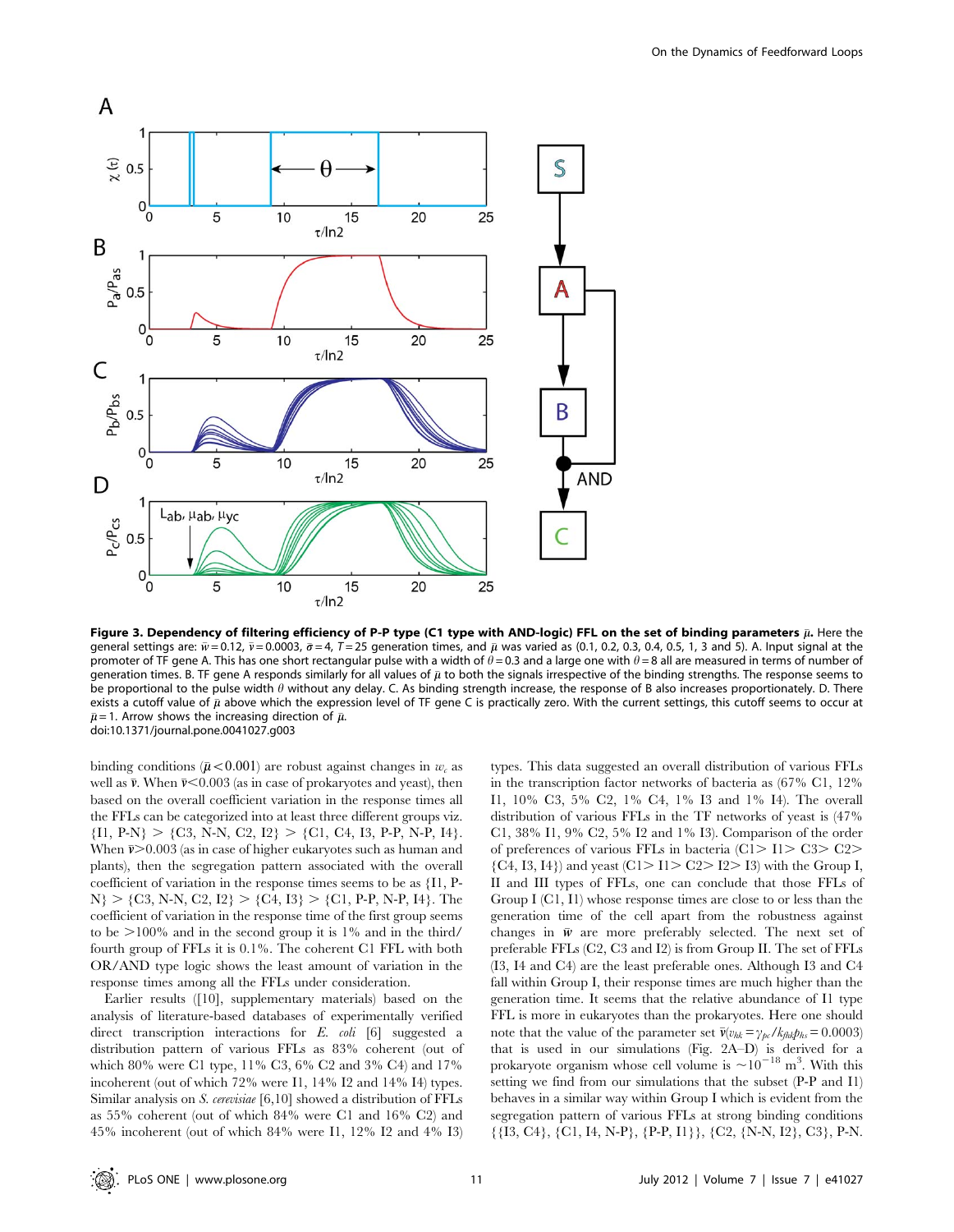![](_page_11_Figure_0.jpeg)

Figure 4. Dependency of the maximum achievable protein product of TF gene C on the width of the input pulse at the promoter of A in case of P-P A-AND-B type FFL (C1 with AND**logic).** Here the settings are  $\bar{w} = 0.12$ ,  $\bar{v} = 0.0003$ ,  $\bar{\sigma} = 4$ ,  $T = 25$  generation times, and  $\bar{\mu}$  was varied as (0.01, 0.03, 0.05, 0.1, 0.3, 0.5, 1, 5 and 10). Beyond  $\bar{\mu}$  >5, there is not much change in the variation of maximum of  $P_c$  with respect to the pulse width. The cutoff pulse width  $\theta_c$  seems to be strongly dependent on the binding parameters  $\bar{\mu}$ . doi:10.1371/journal.pone.0041027.g004

We argue that some of the advantages of I1 such as lesser response time than the generation time apart from the robustness against changes in  $\bar{w}$  will be shared by P-P type FFL that is in turn added to the total abundances of C1. This follows from the fact that P-P is also a C1 type FFL with AND gated logic type regulation on the promoter of TF gene C. Stochastic simulations results suggested that the coefficient of variation in the response times is lesser in C1 type FFLs than the other FFLs which agrees well with the observation that these types are relatively more abundant in nature. On the other hand I1 type FFLs possess highest coefficient of variation in the response times. Overall results suggest that the coefficient of variation in the response times is relatively higher whenever the type of regulation imparted by TF genes A and B on the TF gene C is negative. This result is in line with the observations on the negatively self-regulated TF networks in which the coefficient of variation in the response times was shown [9] to be  $>50\%$ . These results suggest that I1 type FFL as well as negative self-regulated motifs can speed up the response time at the cost of increasing the fluctuations in their response times.

Since the volume of eukaryotic nucleus is much larger than a bacterial cell volume over several orders of magnitudes (volume of yeast nucleus is  $\sim 10^1$  times larger than a bacterial cell volume [25] whereas human cell nucleus is  $\sim 10^2$  times larger than a bacterial cell volume), the overall bimolecular collision rate associated with the binding of TFs at their cognate sites  $(k_{\text{fab}})$  inside the nucleus will be much lower in case of eukaryotes than prokaryotes owing to the dilution effects. This means that the physiological values of  $\bar{\nu}$  will be higher in eukaryotes than prokaryotes. Upon an increase in  $\bar{\nu}$  as in case of eukaryotes such as yeast  $( = 0.003)$ , P-P type behaves in a similar way (Fig. 2E–F) as that of C1 whereas I1 type FFL recovers the full advantage over its lower response time within Group I compared to C1 which is evident from the altered segregation pattern {C4, I3, {C1, P-P, N-P, I4}, I1}, {C2, {N-N, I2}, C3}, P-N. This in turn will result in the higher relative abundances of I1

type FFL in eukaryotes than the prokaryotic TF networks. Further increase in  $\bar{v}$  as in case of nucleus of human cell (=0.03) shift the I1 type FFL from Group I to Group III. This result predicts that I1 type FFLs will be much lesser in abundance than the C1 type in the TF network of human and other higher animals and plants. One also should note that we are still not able to explain the relative scarcity of I4 and N-P type FFLs even though they fall well within Group I. As pointed out by Magnan and Alon in reference [10], the relative scarcity could be due to the reduced functionality of type 3 and type 4 FFLs with AND gated logic (here it is applicable to N-P) since they response at most one of the triggering signals given at the promoters of both the genes A and B.

We have considered the sets of similar parameters  $(\bar{w}, \bar{v}, \bar{\mu}, \bar{\sigma}, \bar{\rho})$ associated with TF genes A, B and C as variable units rather than individual ones for all these calculations and simulations. The TF network of an organism consists of several FFL motifs and each of these FFLs is constituted with different subsets of a pool of TF genes. Each subset of TFs can be represented as points in the parametric space of our model. Upon considering the entire pool of TF genes, one should note that each of the members of these sets of parameters can take a spectrum of values with a probability distribution with definite mean and variance. There are two types of variability of parameters among the TF genes of FFLs viz. variation of the parameters of TF gene A/B/C across various FFLs found in the entire TF network and variation of the parameters of TF genes A, B, C within a given FFL. Here we have assumed that both of them are approximately the same. The main results of our analysis will not be affected much due to the second type of variation since we have used the mean values of the parameters associated with the entire set of TF genes of an organism to represent genes A, B and C of various types FFLs.

#### Methods

We use the following Euler type iterative numerical scheme to integrate the deterministic differential Eqs 1–3 associated with various A-OR/AND-B type FFLs in the dimensionless time and concentrations space.

TF A:

$$
M_{a,n+1} = M_{a,n} + w_a^{-1}(\chi(\tau_n) - M_{a,n})\Delta\tau
$$
  
\n
$$
P_{a,n+1} = P_{a,n} + \rho_a^{-1}
$$
  
\n
$$
\begin{pmatrix} M_{a,n} - P_{a,n} - \sigma_{ab}(P_{a,n}(1 - X_{ba,n}) - \mu_{ab}X_{ba,n}) \\ -\sigma_{ac}(P_{a,n}(1 - X_{ca,n} - X_{cb,n}) - \mu_{ac}X_{ca,n}) \end{pmatrix} \Delta\tau
$$
\n(23)

# TF B:

$$
X_{ba,n+1} = X_{ba,n} + v_{ba}^{-1} (P_{a,n} (1 - X_{ba,n}) - \mu_{ab} X_{ba,n}) \Delta \tau
$$
  
\n
$$
M_{b,n+1} = M_{b,n} + w_b^{-1} (\Omega_{\pm} (X_{ba,n}) - M_{b,n}) \Delta \tau
$$
  
\n
$$
P_{b,n+1} = P_{b,n} + \rho_b^{-1} (M_{b,n} - P_{b,n} - \sigma_{bc} (P_{b,n} (1 - X_{ca,n} - X_{cb,n})) - \mu_{bc} X_{cb,n}) \Delta \tau
$$
\n(24)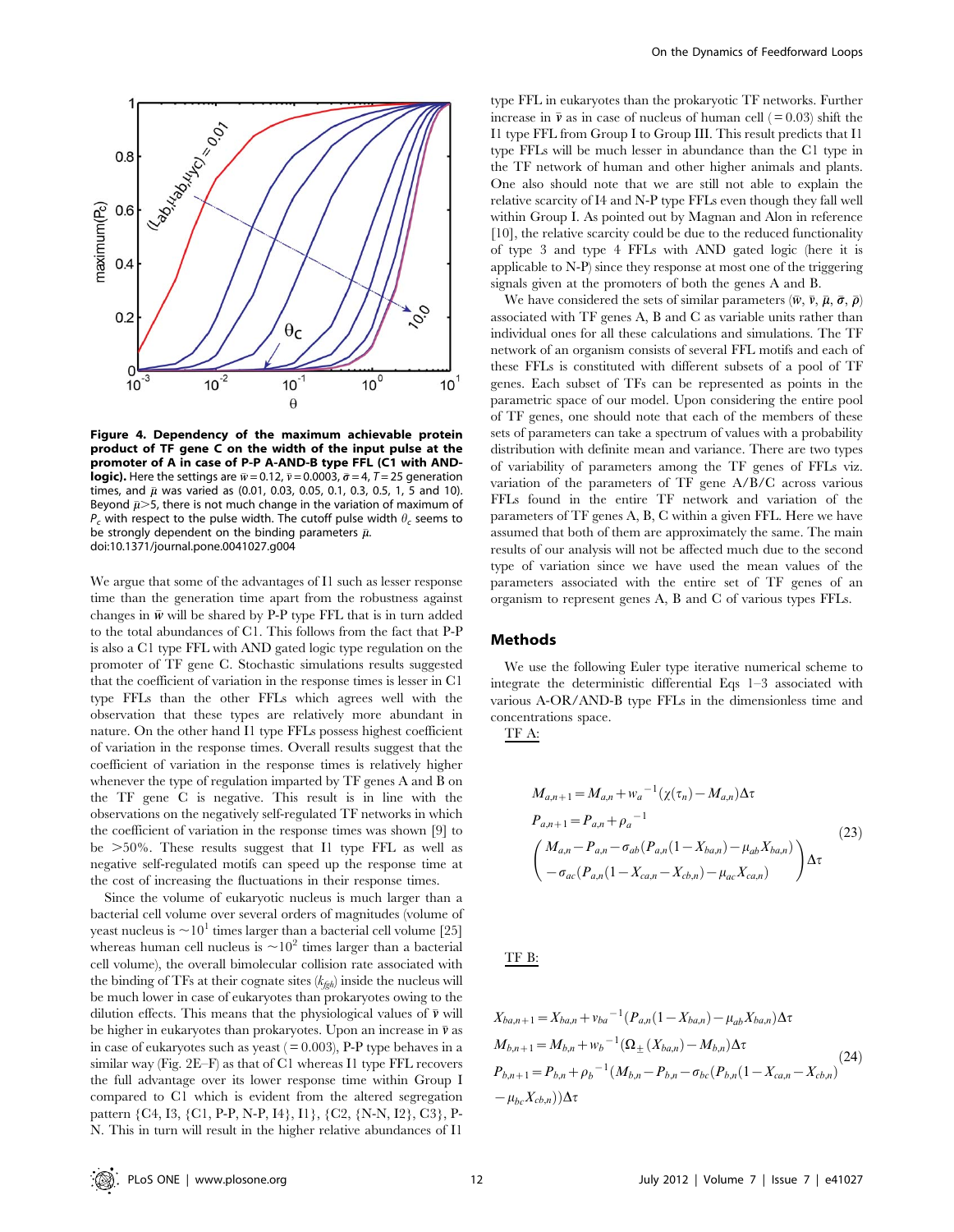![](_page_12_Figure_1.jpeg)

Figure 5. Coefficient of variation (CV) associated with the fluctuations in the response times of various types of FFLs under strong **binding conditions** ( $\bar{\mu}$  = 0.001). CV was calculated over 10<sup>5</sup> numbers of stochastic trajectories. The coherent C1 type FFL possesses lower CV of response times than other FFLs whereas I1 type possesses highest CV of response times. A. Here the settings are  $\bar{v} \le 0.003$  that is applicable to both prokaryotes and eukaryotes such as yeast,  $\bar{w}$  was iterated from 0.001 to 10, and  $\bar{\sigma} = 4$ ,  $T = 25$  generation times. B. Here the settings are  $\bar{v} \ge 0.03$  that is applicable to higher eukaryotes such as human,  $\bar{w}$  was iterated from 0.001 to 10, and  $\bar{\sigma}$  = 4, T = 25 generation times. doi:10.1371/journal.pone.0041027.g005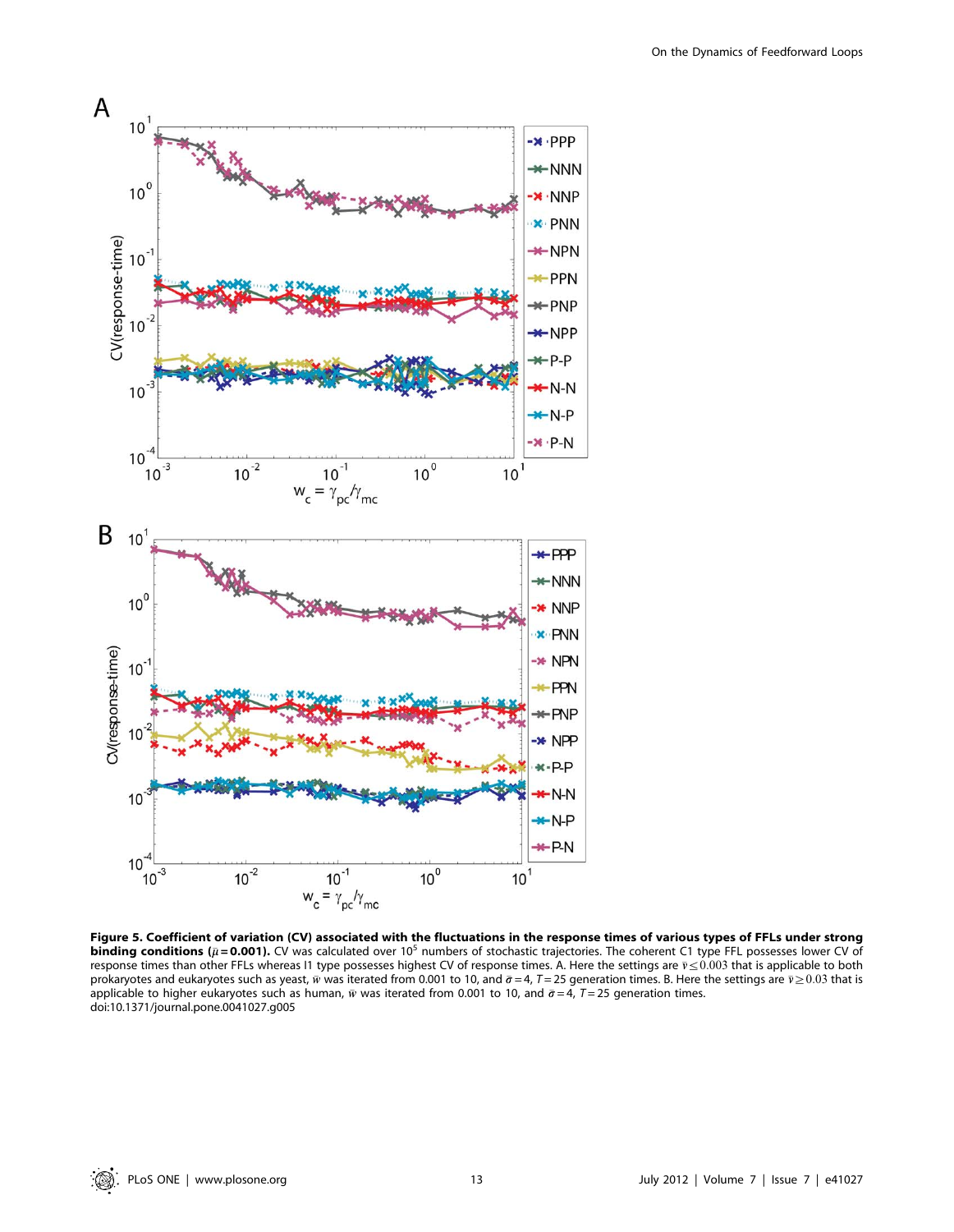| Table 4. Segregation patterns of CV (response time) at weak and strong binding conditions. |  |  |  |  |  |
|--------------------------------------------------------------------------------------------|--|--|--|--|--|
|--------------------------------------------------------------------------------------------|--|--|--|--|--|

| l Parameters        | Segregation pattern of CV<br>(response-time) in $\bar{w} \in (0.001, 10)$ | Abundances of various types<br>of FFLs as given in Ref [10] | Source             |
|---------------------|---------------------------------------------------------------------------|-------------------------------------------------------------|--------------------|
| <b>Condition II</b> | $\{11, P-N\} > \{C3, N-N, C2, 12\} > \{C1, CA, 13, P-P, N-P, 14\}$        | C1 > 11 > C3 > C2 > (C4, 13, 14)                            | Prokaryotes        |
| Condition III       | $\{11, P-N\} > \{C3, N-N, C2, 12\} > \{C1, P-P, C4, 13, 14, N-P\}$        | C1 > 11 > C2 > 12 > 13                                      | Eukaryotes (yeast) |
| <b>Condition IV</b> | $\{11, P-N\} > \{C3, N-N, C2, 12\} > \{C4, 13\} > \{C1, P-P, N-P, 14\}$   | 11 will be lower than C1 type.                              | Higher eukaryotes  |

Note: This table summarizes the results from the stochastic simulation. Parameter settings for Condition II: strong binding and fast promoter state dynamics  $(\bar{v} = 0.0003, \bar{\sigma} = 4, \bar{\mu} = 0.001)$ . Condition III: strong binding and slow promoter state dynamics ( $\bar{v} = 0.003, \bar{\sigma} = 4, \bar{\mu} = 0.001$ ). Condition IV: strong binding and slow promoter state dynamics ( $\bar{v}$  = 0.03,  $\bar{\sigma}$  = 4,  $\bar{\mu}$  = 0.001). Here CV (defined as the ratio standard deviation/mean) represents the coefficient of variation in the response times (the time required to attain half of the steady state value of the transcription factor protein C in the FFLs). doi:10.1371/journal.pone.0041027.t004

TF C:

$$
X_{ca,n+1} = X_{ca,n} + v_{ca}^{-1} (P_{a,n} (1 - X_{ca,n} - X_{cb,n}) - \mu_{ac} X_{ca,n}) \Delta \tau
$$
  
\n
$$
X_{cb,n+1} = X_{cb,n} + v_{cb}^{-1} (P_{b,n} (1 - X_{ca,n} - X_{cb,n}) - \mu_{bc} X_{cb,n}) \Delta \tau
$$
  
\n
$$
M_{c,n+1} = M_{c,n} + w_c^{-1} (\zeta_{a \pm b \pm} (X_{ca,n}, X_{cb,n}) - M_{c,n}) \Delta \tau
$$
  
\n
$$
P_{c,n+1} = P_{c,n} + (M_{c,n} - P_{c,n}) \Delta \tau
$$
\n(25)

To investigate the filtering efficiency of P-P type A- $\sum_{i=1}^{2} \left( H(\tau - \tau_i) - H(\tau - \tau_i - \theta_i) \right)$  at the promoter of TF gene A AND-B FFL we can use the signal function  $\chi(\tau) =$ with two well separated rectangular pulses with respectively lower and higher pulse widths. For the purpose of computing the response times we can reset the input function at the promoter of gene A as  $\chi(\tau) = H(\tau - T)$  where T is the total simulation time. The numerical scheme for the modified Eqs 6–8 for  $\mathcal{Y}_{ab}$ ,  $P_a$ ,  $P_b$ ,  $X_{cy}$ , and  $M_c$  in case of A-AND-B type FFLs can be written as follows.

$$
Y_{ab,n+1} = Y_{ab,n} + \varepsilon_{ab}^{-1} (P_{a,n} P_{b,n} - L_{ab} Y_{ab,n}) \Delta \tau
$$
  
\n
$$
P_{a,n+1} = P_{a,n} + \rho_a^{-1}
$$
  
\n
$$
\begin{pmatrix} M_{a,n} - P_{a,n} - \sigma_{ab} (P_{a,n} (1 - X_{ba,n}) - \mu_{ab} X_{ba,n}) \\ -\sigma_{\lambda a} (P_{a,n} P_{b,n} - L_{ab} Y_{ab,n}) \end{pmatrix} \Delta \tau
$$
  
\n
$$
P_{b,n+1} = P_{b,n} + \rho_b^{-1}
$$
  
\n
$$
(M_{b,n} - P_{b,n} - \sigma_{\lambda b} (P_{a,n} P_{b,n} - L_{ab} Y_{ab,n})) \Delta \tau
$$
  
\n
$$
X_{cy,n+1} = X_{cy,n} + v_{cy}^{-1} (Y_{ab,n} (1 - X_{cy,n}) - \mu_{yc} X_{cy,n}) \Delta \tau
$$
  
\n
$$
M_{c,n+1} = M_c + w_c^{-1} (\Psi_{y \pm} (X_{cy,n}) - M_{c,n}) \Delta \tau
$$

The total scaled simulation time  $T$  will be divided into  $N$  equal intervals such that  $\Delta \tau = T/N$ . For simulation purpose we set  $\Delta \tau = 5 \times 10^{-5}$  and the corresponding  $\Delta t = 0.2$ s for a lifetime  $1/\gamma_{pe}$ ~ 60 mins. The initial conditions are  $X_{he,0}=0$ ,  $M_{h,0}=0$  and  $P_{h,0}=0$  for  $h \equiv a, b, c$  and  $g \equiv b, c$ . To compute the response-time of the TF gene C we set an absorbing boundary at  $P_c/P_{cs} = 1/2$ where  $P_{cs}$  is the steady state value of scaled concentration  $P_c$  which

in turn depends on the type of FFL under consideration as given in Eq 13. We measure the concentrations in terms of number of molecules inside the cell. Considering a bacterial cell (volume $\sim$ 10<sup>-18</sup> m<sup>3</sup>) [21] we set  $d_{hz}$  = 1,  $m_{hs} \sim 10^2$  molecules and  $p_{hs} \sim 10^3$  molecules [22,23] where  $h = a$ , b and c respectively denotes TF genes A, B and C. Concentration of a single TF molecule inside a bacterial cell will be  $\sim$ 2 nM. Concentration of a single TF molecule inside the nucleus of yeast cell [24,25] will be  $\sim$ 200 pM and inside the nucleus of human cell it is  $\sim$ 20 pM. We measure the timescales in terms of the lifetime of the TF protein C by dividing t by  $\gamma_{bc}$ . Since the dynamics of binding-unbinding of the transcription factors with the respective promoters is a typical diffusion-controlled site-specific DNA-protein interaction, under in *vivo* conditions of bacterial cell we find that  $k_{fkh} \sim 10^{-3}$ molecules<sup> $-1$ </sup>s<sup> $-1$ </sup> [22–24]. Here we have assumed an in vivo three dimensional diffusion controlled collision rate  $\sim 10^6 \,\mathrm{M}^{-1}\mathrm{s}^{-1}$ . In case of nucleus of yeast cell we find  $k_{fkh} \sim 10^{-4}$  molecules<sup>-1</sup>s<sup>-1</sup> and in case of nucleus of human cell we find  $k_{fkh} \sim 10^{-5}$ molecules<sup>-1</sup>s<sup>-1</sup>. Here the TF protein  $k = (a, b)$  binds with the promoters of  $h = (b, c)$ . It will be a complicated task to explore the entire parametric space. To simplify the analysis further we can consider the sets of parameters viz.  $\bar{v} = (v_{ba}, v_{ca}, v_{cb}, \varepsilon_{ab}, v_{cy}), \bar{w} = (w_a, w_{cb}, v_{cb}, \varepsilon_{ab}, v_{cg})$  $(w_b, w_c), \overline{\rho} = (\rho_a, \rho_b), \overline{\mu} = (\mu_{ab}, \mu_{ac}, \mu_{bc}, \mu_{yc}, L_{ab})$  and  $\overline{\sigma} = (\sigma_{ab}, \sigma_{bc}, \sigma_{ac},$  $\sigma_{\lambda s}$ ,  $\sigma_{\lambda b}$ ) as the parametric units of our numerical simulations. When all the TF proteins A, B and C decay with similar decay rate constants then we find that  $\bar{\rho} = 1$ . Using the steady state values of various proteins and mRNA numbers in the absence of any regulation one obtains  $\bar{v} \sim 3 \times 10^{-4}$  (~0.003 for nucleus of yeast cell and  $\sim$  0.03 for nucleus of human cell) and  $\bar{\sigma} \sim$  4 ( $\sim$  0.4 for yeast cell nucleus and  $\sim 0.04$  for nucleus of human cell) where we have used a protein decay rate  $\gamma_{\rho c} \sim 3 \times 10^{-4} \text{s}^{-1}$  (for a protein lifetime of  $\sim 60$  min) to transform the real time variables to  $\tau$  space variables. The dependency of various properties of TF gene C such as response-time, delay with respect to the induction signal at the promoter of gene A and maximum achievable  $P_c$  on the parameter sets  $\bar{\mu}, \bar{\nu}, \bar{\sigma}$  and  $\bar{w}$  were explored. The values of  $\bar{w}$  seems to vary across the spectrum of genes from  $\bar{w} \sim 10^{-1}$  in case of prokaryotes to  $\bar{w}$ ~1 in case of eukaryotes [17–19]. Together with all these values we iterated the parameter set  $\bar{w}$  inside the range  $(0.001, 10)$  with a step size of  $\Delta \bar{w} = 0.001$ . For further exploratory purposes we considered four different binding conditions from low to high viz.  $\bar{\mu} = (0.001, 0.01, 0.1, 1)$  and three different values of  $\bar{v} = (0.0003, 0.003, 0.03).$ 

Similar to Eqs 21–24 we use Euler type numerical scheme to integrate the Chemical Langevin Eqs 16–20 where we replace Cwith Gaussian distributed random numbers with zero mean and unit variance. Assuming an overall in vivo steady state mRNA levels as  $m_{hs} \sim 10^2$  and proteins levels as  $p_{hs} \sim 10^3$  (where  $h = a, b, c,$